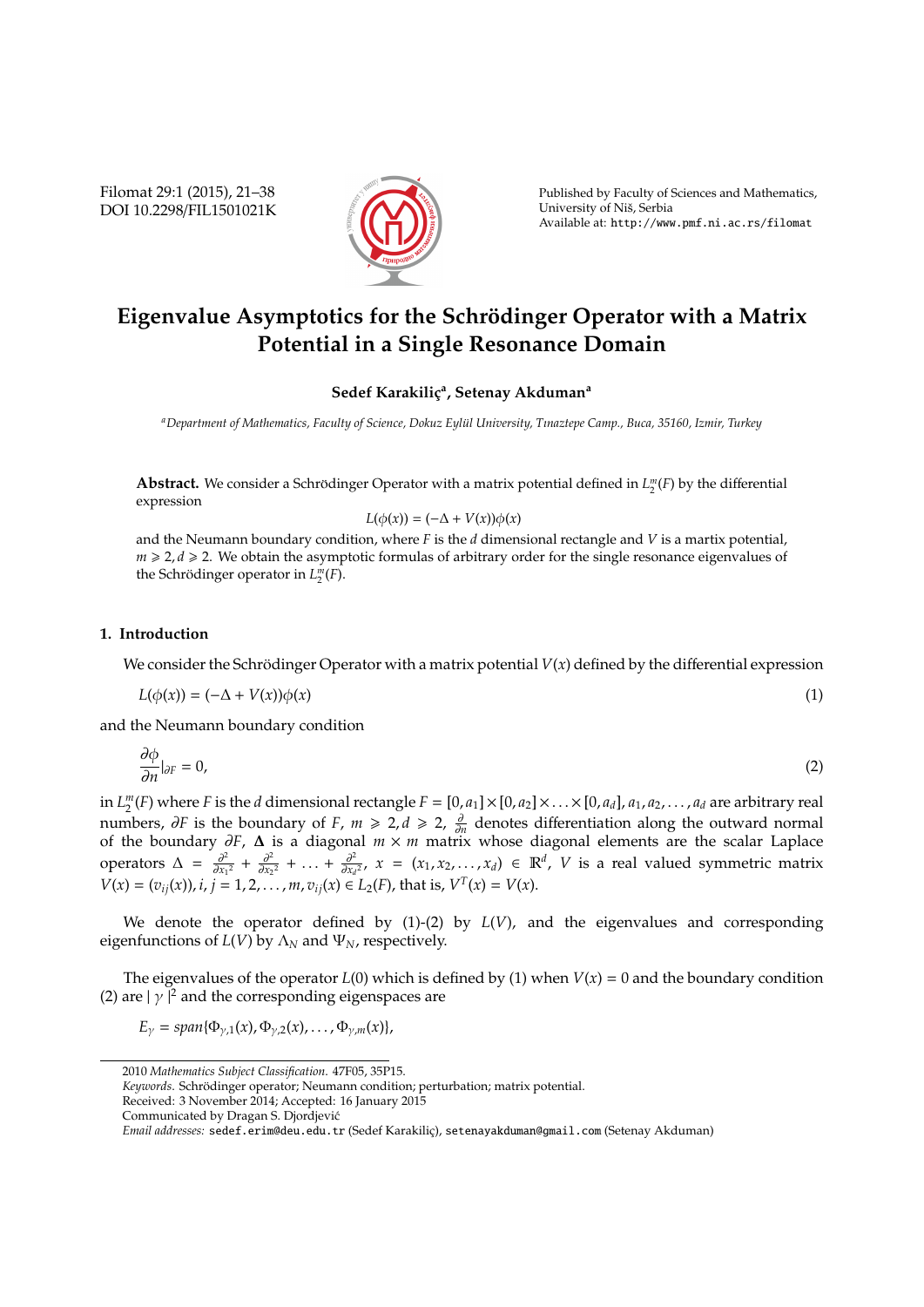where  $\gamma \in \frac{\Gamma^{+0}}{2}$  $\frac{a+0}{2} = \left\{\left(\frac{n_1\pi}{a_1}\right)\right\}$  $\frac{n_1\pi}{a_1}$ ,  $\frac{n_2\pi}{a_2}$  $\frac{n_2\pi}{a_2}\cdots$ ,  $\frac{n_d\pi}{a_d}$  $\frac{a_d \pi}{a_d}$ ):  $n_k \in Z^+ \cup \{0\}, \quad k = 1, 2, ..., d\},$ 

 $\Phi_{\gamma,j}(x) = (0,\ldots,0,u_{\gamma}(x),0,\ldots,0), \quad j = 1,2,\ldots,m, \quad u_{\gamma}(x) = \cos\frac{n_1\pi}{a_1}x_1\cos\frac{n_2\pi}{a_2}x_2\cdots\cos\frac{n_d\pi}{a_d}$  $\frac{d^{n} u}{d^{n}} x_{d}$ ,  $u_{0}(x) = 1$  when  $\gamma = (0, 0, \ldots, 0)$ . We note that the non-zero component  $u_{\gamma}(x)$  of  $\Phi_{\gamma, j}(x)$  stands in the *j*th component.

It can be easily calculated that the norm of  $u_\gamma(x)$ ,  $\gamma = (\gamma^1, \gamma^2, \dots, \gamma^d) \in \frac{\Gamma^{*0}}{2}$  $\frac{1}{2}$  in  $L_2(F)$  is  $\sqrt{\frac{\mu(F)}{|A_{\gamma}|}}$ , where  $\mu(F)$  is the measure of the *d*-dimensional parallelepiped *F*,  $| A_{\gamma} |$  is the number of vectors in

$$
A_{\gamma} = \left\{ \alpha = (\alpha_1, \alpha_2, \ldots, \alpha_d) \in \frac{\Gamma}{2} : |\alpha_k| = |\gamma^k|, \ k = 1, 2, \ldots, d \right\},\
$$

$$
\frac{\Gamma}{2}=\left\{\left(\frac{n_1\pi}{a_1},\frac{n_2\pi}{a_2}\cdots,\frac{n_d\pi}{a_d}\right):\;n_k\in\mathbb{Z},\quad k=1,2,\ldots,d\right\}.
$$

Since  $\{u_\gamma(x)\}_{\gamma \in \frac{\Gamma^{*0}}{2}}$  is a complete system in  $L_2(F)$ , for any  $q(x)$  in  $L_2(F)$  we have

$$
q(x) = \sum_{\gamma \in \frac{\Gamma^{+0}}{2}} \frac{|A_{\gamma}|}{\mu(F)} (q, u_{\gamma}) u_{\gamma}(x), \tag{3}
$$

where  $(\cdot, \cdot)$  is the inner product in  $L_2(F)$ .

In our study, it is convenient to use the equivalent decomposition (see [8])

$$
q(x) = \sum_{\gamma \in \frac{\Gamma}{2}} q_{\gamma} u_{\gamma}(x), \tag{4}
$$

where  $q_{\gamma} = \frac{1}{\mu(F)}(q(x), u_{\gamma}(x))$  for the sake of simplicity. That is, the decomposition (3) and (4) are equivalent for any  $d \geq 1$ .

Each matrix element  $v_{ii}(x) \in L_2(F)$  of the matrix  $V(x)$  can be written in its Fourier series expansion

$$
v_{ij}(x) = \sum_{\gamma \in \frac{\Gamma}{2}} v_{ij\gamma} u_{\gamma}(x) \tag{5}
$$

for *i*, *j* = 1, 2, . . . , *m* where  $v_{ijy} = \frac{(v_{ij}, u_y)}{u(F)}$  $\frac{\mu(F)}{\mu(F)}$ .

We assume that the Fourier coefficients  $v_{ijy}$  of  $v_{ij}(x)$  satisfy

$$
\sum_{\gamma \in \frac{1}{2}} |v_{ij\gamma}|^2 (1 + |\gamma|^{2l}) < \infty,
$$
\n(6)

for each  $i, j = 1, 2, ..., m, \quad l > \frac{(d+20)(d-1)}{2}$  $\frac{d}{2}$  + *d* + 3 which implies

$$
v_{ij}(x) = \sum_{\gamma \in \Gamma^{+0}(\rho^{\alpha})} v_{ij\gamma} u_{\gamma}(x) + O(\rho^{-p\alpha}), \qquad (7)
$$

where  $\Gamma^{+0}(\rho^{\alpha}) = \{ \gamma \in \frac{\Gamma}{2} : 0 \leq |\gamma| < \rho^{\alpha} \}, \rho = l - d, \alpha < \frac{1}{d+20}, \rho \text{ is a large parameter and } O(\rho^{-p\alpha}) \text{ is a function in } \mathcal{D}(\rho, \rho) \}$  $L_2(F)$  with norm of order  $\rho^{-p\alpha}$ . Furthermore, by (6), we have

$$
M_{ij} \equiv \sum_{\gamma \in \frac{1}{2}} |v_{ij\gamma}| < \infty, \text{ for all } i, j = 1, 2, \dots, m.
$$
 (8)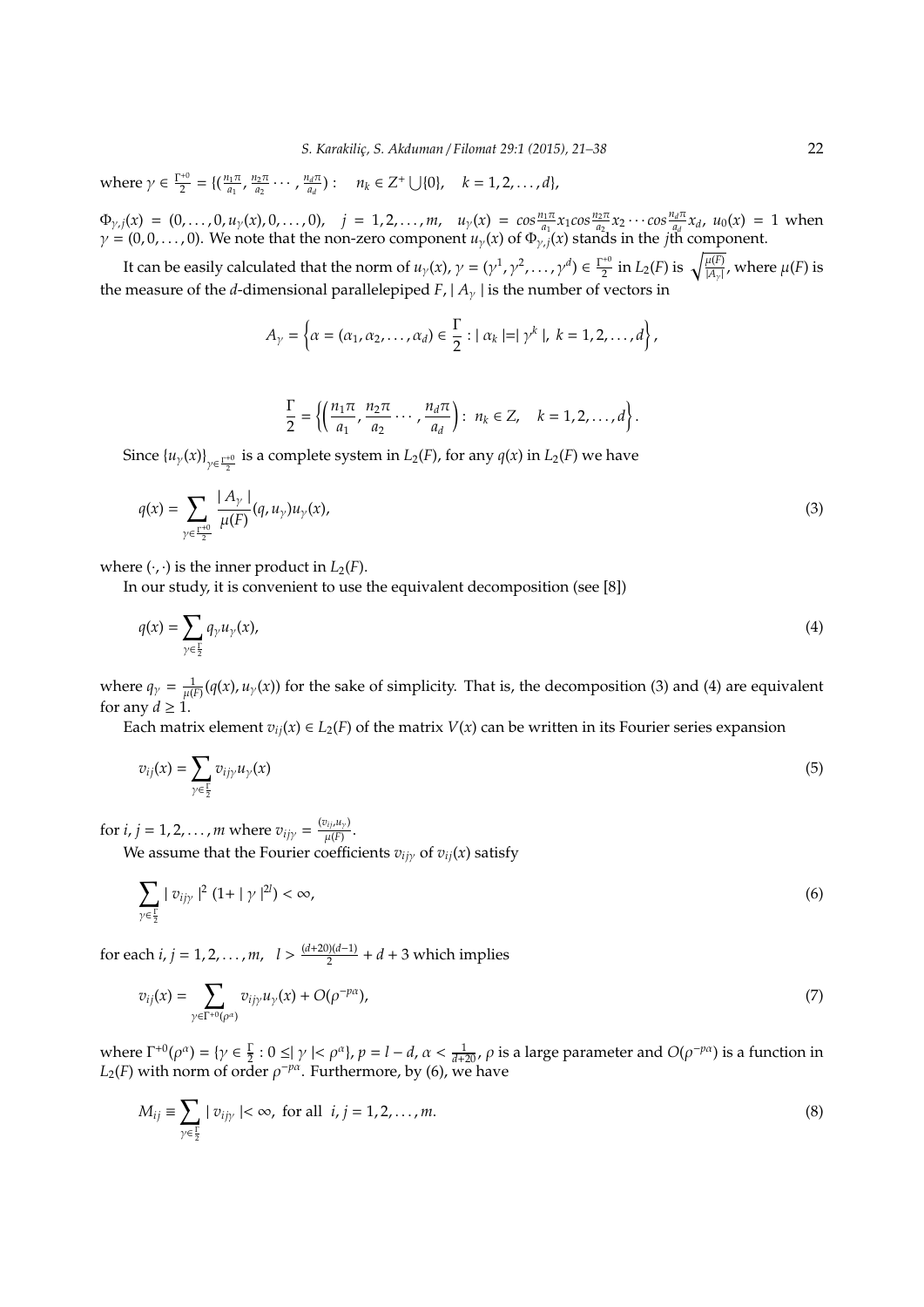Notice that, if a function  $q(x)$  is sufficiently smooth $(q(x) \in W_2^l(F))$  and the support of  $\nabla q(x) = \left(\frac{\partial q}{\partial x},\right)$  $\frac{\partial q}{\partial x_1}$ ,  $\frac{\partial q}{\partial x_2}$  $\frac{\partial q}{\partial x_2}$ , ...,  $\frac{\partial q}{\partial x_i}$  $\frac{\partial q}{\partial x_d}$ ) is contained in the interior of the domain *F*, then *q*(*x*) satisfies condition (6) (See [7]). There is also another class of functions *q*(*x*), such that *q*(*x*)  $\in W_2^l(F)$ ,

$$
q(x) = \sum_{\gamma' \in \Gamma} q_{\gamma'} u_{\gamma'}(x),
$$

which is periodic with respect to a lattice  $\Omega = \{(m_1a_1, m_2a_2, \ldots, m_d a_d) : m_k \in \mathbb{Z}, k = 1, 2, \ldots, d\}$  and thus it also satisfies condition (6).

One of the essential problems related to this operator *L*(*V*) is how the eigenvalues |γ| <sup>2</sup> of the unperturbed operator *L*(0) is affected under perturbation. We study this problem by using energy as a large parameter, in other words when  $|\gamma| \sim \rho$ , that is, there exist positive constants *c*<sub>1</sub>, *c*<sub>2</sub> such that *c*<sub>1</sub> $\rho < |\gamma| < c_2 \rho$ , *c*<sub>1</sub>, *c*<sub>2</sub> do not depend on  $\rho$  and  $\rho$  is a big parameter. In the sequel, we denote by  $c_i$ ,  $i=1,2,\ldots$  , the positive constants which does not depend on  $\rho$ .

For the scalar case,  $m = 1$ , a method in which for the first time the eigenvalues of the unperturbed operator *L*(0) were divided into two groups: non-resonance ones and resonance ones was first introduced by O. Veliev in [16] and more recently in [17], [18] to obtain various asymptotic formulas for the eigenvalues of the periodic Schrödinger operator with quasiperiodic boundary conditions corresponding to each group. By some other methods, asymptotic formulas for quasiperiodic boundary conditions in two and three dimensional cases are obtained in [5], [6], [11], [12] and [7]. When this operator is considered with Dirichlet boundary condition in two dimensional rectangle, the asymptotic formulas for the eigenvalues are obtained in [7]. The asymptotic formulas for the eigenvalues of the Schrödinger operator with Dirichlet or Neumann boundary conditions in an arbitrary dimension are obtained in [1], [8] and [9]. For the matrix case, asymptotic formulas for the eigenvalues of the Schrödinger operator with quasiperiodic boundary conditions are obtained in [12].

As in [16]- [18], we divide  $\mathbb{R}^d$  into two domains: Resonance and Non-resonance domains. In order to define these domains, let us introduce the following sets:

Let  $\alpha < \frac{1}{d+20}$ ,  $\alpha_k = 3^k \alpha$ ,  $k = 1, 2, ..., d - 1$  and

$$
V_b(\rho^{\alpha_1}) \equiv \left\{ x \in R^d : \quad \left| |x|^2 - |x + b|^2 \right| < \rho^{\alpha_1} \right\},
$$
\n
$$
E_1(\rho^{\alpha_1}, p) \equiv \bigcup_{b \in \Gamma(p\rho^{\alpha})} V_b(\rho^{\alpha_1}),
$$
\n
$$
U(\rho^{\alpha_1}, p) \equiv R^d \setminus E_1(\rho^{\alpha_1}, p),
$$
\n
$$
E_k(\rho^{\alpha_k}, p) = \bigcup_{\gamma_1, \gamma_2, \dots, \gamma_k \in \Gamma(p\rho^{\alpha})} \left( \bigcap_{i=1}^k V_{\gamma_i}(\rho^{\alpha_k}) \right),
$$

where  $\Gamma(p\rho^{\alpha}) \equiv \left\{ b \in \frac{\Gamma}{2} : 0 < |b| < p\rho^{\alpha} \right\}$  and the intersection  $\bigcap_{i=1}^{k}$  $\bigcap_{i=1} V_{\gamma_i}(\rho^{\alpha_k})$  in  $E_k$  is taken over  $\gamma_1, \gamma_2, \ldots, \gamma_k$  which are linearly independent vectors and the length of  $\gamma_i$  is not greater than the length of the other vector in  $\Gamma \cap \gamma_i \mathbb{R}$ . The set  $U(\rho^{\alpha_1}, p)$  is said to be a non-resonance domain, and the eigenvalue  $|\gamma|^2$  is called a nonresonance eigenvalue if  $\gamma \in U(\rho^{\alpha_1}, p)$ . The domains  $V_b(\rho^{\alpha_1})$ , for  $b \in \Gamma(p\rho^{\alpha})$  are called resonance domains and the eigenvalue  $|\gamma|^2$  is a resonance eigenvalue if  $\gamma \in V_b(\rho^{\alpha_1})$ .

As noted in [17] and [18], the domain  $V_b(\rho^{a_1}) \setminus E_2$ , called a single resonance domain, has asymptotically full measure on  $V_b(\rho^{\alpha_1})$ , that is, if

$$
2\alpha_2 - \alpha_1 + (d+3)\alpha < 1 \text{ and } \alpha_2 > 2\alpha_1 \tag{9}
$$

hold, then

$$
\frac{\mu((V_b(\rho^{\alpha_1}) \setminus E_2) \cap B(\rho))}{\mu(V_b(\rho^{\alpha_1}) \cap B(\rho))} \to 1, \text{ as } \rho \to \infty,
$$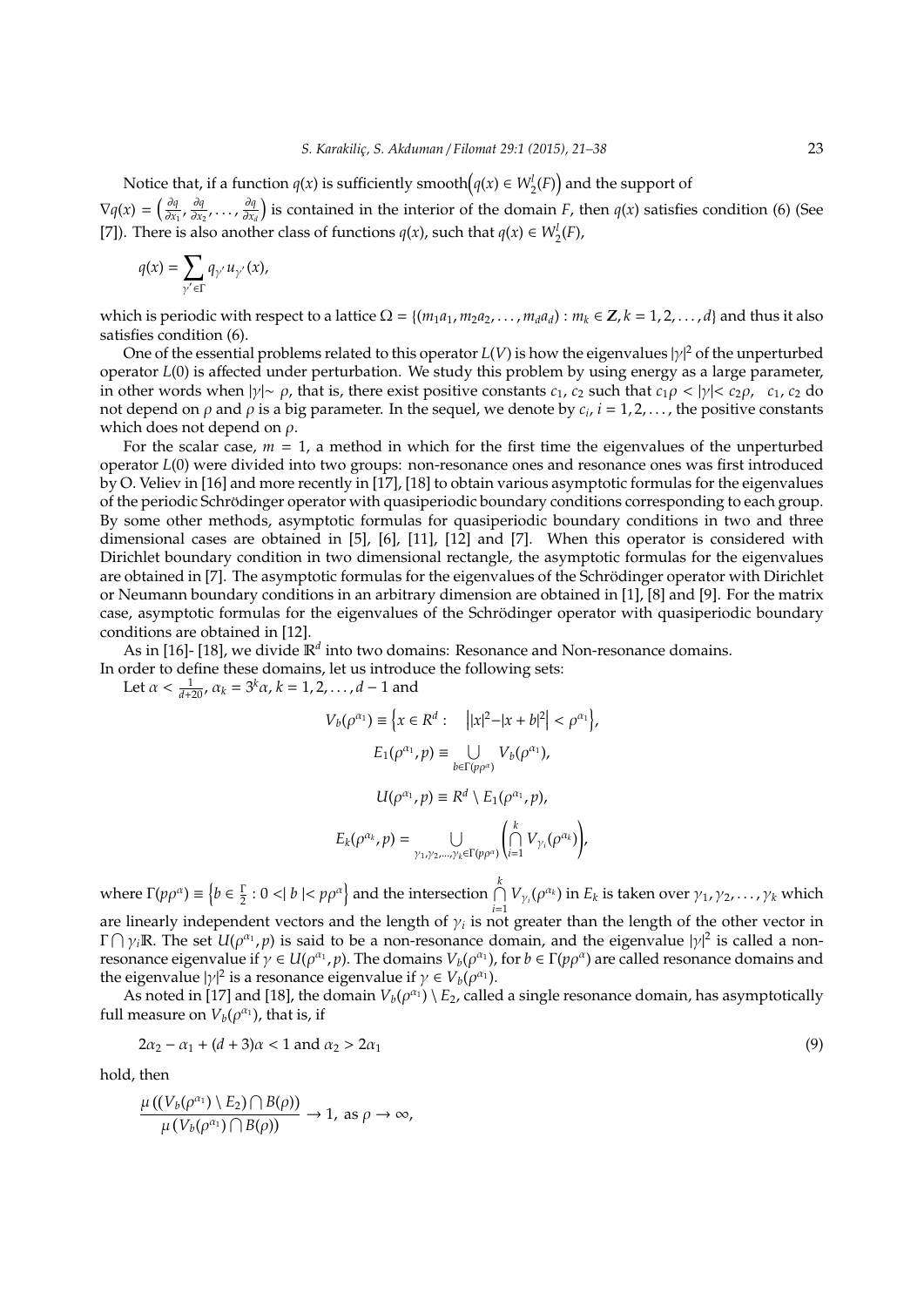where  $B(\rho) = \left\{ x \in \mathbb{R}^d : |x| \leq \rho \right\}$ , for a large parameter  $\rho >> 1$  and  $E_2 = \bigcup$ γ1,γ2∈Γ(*p*ρ α)  $(V_{\gamma_1}(\rho^{\alpha_2}) \cap V_{\gamma_2}(\rho^{\alpha_2}))$ . Since  $\alpha < \frac{1}{d+20}$ , the conditions in (9) hold.

When  $m \ge 2$ , in [3], in an arbitrary dimension, the asymptotic formulas of arbitrary order for the eigenvalue of the operator *L*(*V*) which corresponds to the non-resonance eigenvalue |γ| <sup>2</sup> of *L*(0) are obtained.

In this paper, we obtain the high energy asymptotics of arbitrary order in an arbitrary dimension ( $d \geq 2$ ) for the eigenvalue of *L*(*V*) corresponding to resonance eigenvalue |y|<sup>2</sup> when γ belongs to the single resonance domain, that is,  $\gamma \in V_{\delta}(\rho^{\alpha_1}) \setminus E_2$ , where  $\delta$  is from  $\{e_1, e_2, \ldots, e_d\}$  and  $e_1 = \left(\frac{\pi}{a_1}, 0, \ldots, 0\right), \ldots, e_d = \left(0, \ldots, \frac{\pi}{a_d}\right)$ .

#### **2. Eigenvalues In a Special Single Resonance Domain**

Now let  $H_\delta = \{x \in \mathbb{R} : x \cdot \delta = 0\}$  be the hyperplane which is orthogonal to  $\delta$ . Then we define the following sets:

$$
\Omega_{\delta} = \{ \omega \in \Omega : w \cdot \delta = 0 \} = \Omega \cap H_{\delta},
$$
  

$$
\Gamma_{\delta} = \{ \gamma \in \frac{\Gamma}{2} : \gamma \cdot \delta = 0 \} = \frac{\Gamma}{2} \cap H_{\delta}.
$$

Here "  $\cdot$  " denotes the inner product in  $\mathbb{R}^d$ . Clearly, for all  $\gamma \in \frac{\Gamma}{2}$ , we have the following decomposition

$$
\gamma = j\delta + \beta, \beta = (\beta^1, \dots, \beta^d) \in \Gamma_\delta, j \in \mathbb{Z}.
$$
\n(10)

Note that; if  $\gamma = j\delta + \beta \in V_{\delta}(\rho^{\alpha_1}) \backslash E_2$ , then

$$
|j| < r_1, \quad r_1 = \rho^{\alpha_1} |\delta|^{-2} + 1, \quad |\beta^k| > \frac{1}{3} \rho^{\alpha_1}, \quad \forall k : e_k \neq \delta. \tag{11}
$$

We write the decomposition (3) of  $v_{ij}(x)$  as

$$
v_{ij}(x) = \sum_{\gamma' \in \frac{\Gamma}{2}} v_{ij\gamma'} u_{\gamma'}(x) = p_{ij}(s) + \sum_{\gamma \in \frac{\Gamma}{2} \backslash \delta \mathbb{R}} v_{ij\gamma} u_{\gamma}(x)
$$
(12)

where

$$
p_{ij}(s) = \sum_{n \in \mathbb{Z}} p_{ijn} \cos ns, \ \ p_{ijn} = v_{ij(n\delta)}, \ \ s = x \cdot \delta, \ \ i, j = 1, 2, \dots, m. \tag{13}
$$

In order to obtain the asymptotic formulas for the single resonance eigenvalues  $|\gamma|^2$   $(\gamma \in V_\delta(\rho^{\alpha_1}) \setminus E_2)$ , we consider the operator  $L(V)$  as the perturbation of  $L(P(s))$  where  $L(P(s))$  is defined by the differential expression

$$
Lu = -\Delta u + P(s)u \tag{14}
$$

and the Neumann boundary condition

$$
\frac{\partial u}{\partial n}|_{\partial F} = 0,
$$
  

$$
P(s) = (p_{ij}(s)), \ i, j = 1, 2, ..., m.
$$
 (15)

It can be easily verified by the method of separation of variables that the eigenvalues and the corresponding eigenfunctions of *L*(*P*(*s*)), indexed by the pairs (*j*,  $\beta$ )  $\in \mathbb{Z} \times \Gamma_{\delta}$ , are  $\lambda_{j\beta} = \lambda_j + |\beta|^2$  and  $\chi_{j,\beta}(x)=u_{\beta}(x)\cdot\varphi_j(s)=\left(u_{\beta}(x)\varphi_{j1},u_{\beta}(x)\varphi_{j2},\ldots,u_{\beta}(x)\varphi_{jm}\right)$ , respectively, where  $\beta\in\Gamma_\delta$ ,  $\lambda_j$  is the eigenvalue and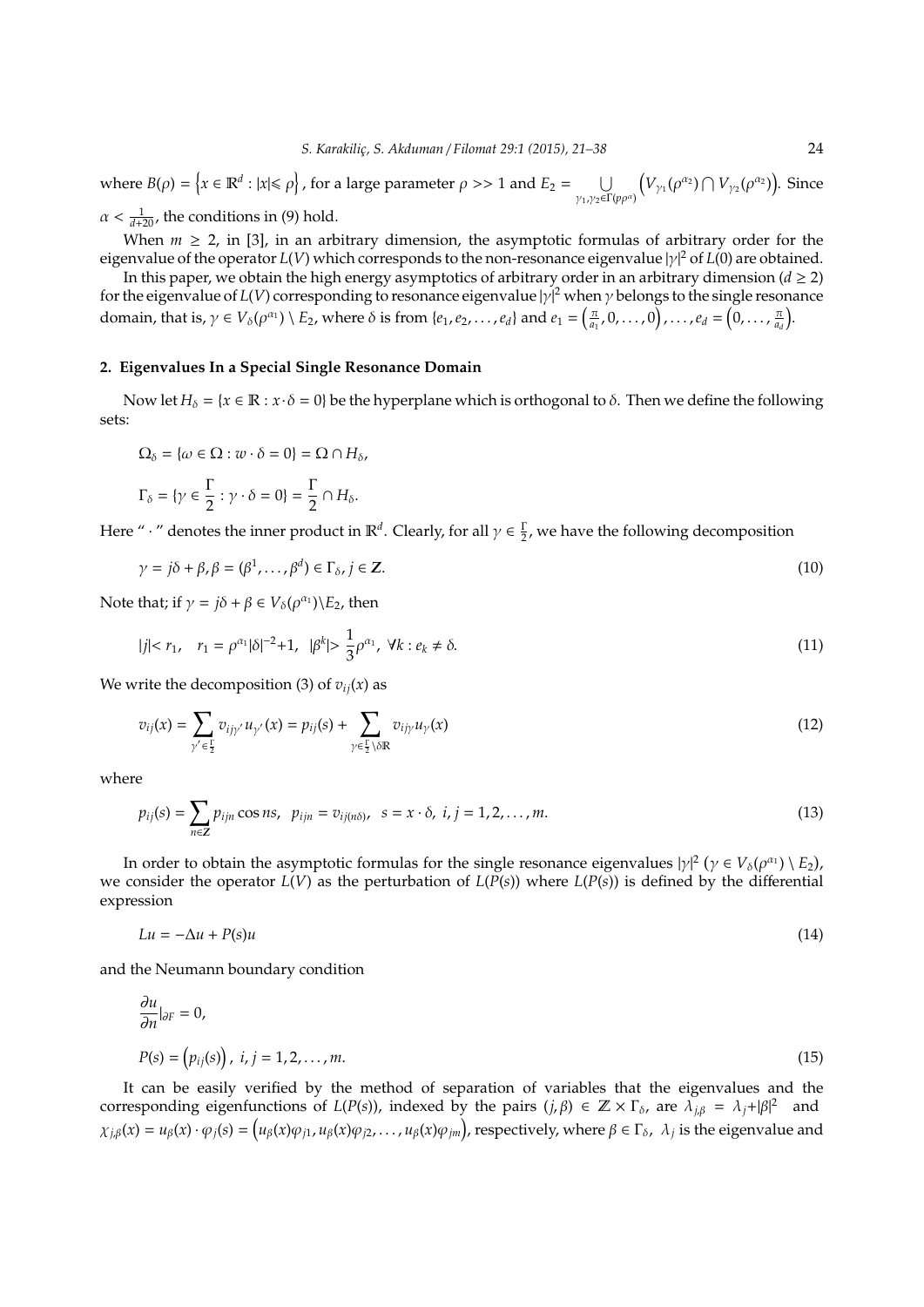$\varphi_j(s) = (\varphi_{j,1}(s), \varphi_{j,2}(s), \ldots, \varphi_{j,m}(s))$  is the corresponding eigenfunction of the operator  $T(P(s))$  defined by the differential expression

$$
T(P(s))Y = -\left|\frac{\pi}{a_i}\right|^2 Y'' + P(s)Y\tag{16}
$$

and the boundary condition

$$
Y'(0) = Y'(\pi) = 0.
$$
\n(17)

The eigenvalues of the operator  $T(0)$ , defined by (16) when  $P(s) = 0$  and the boundary condition (17), are  $|n\delta|^2 = |\frac{n\pi}{a_i}|^2$  with the corresponding eigenspace  $E_n = span\{C_{n,1}(s), C_{n,2}(s), \ldots, C_{n,m}(s)\}\)$ , where  $C_{n,i}(s) = (0, \ldots, \cos \hat{n}s, \ldots, 0), n \in \mathbb{Z}^+ \cup \{0\}$ . It is well known that (For example, see in [15]) the eigenvalue  $\lambda_j$ of *T*(*P*(*s*)) satisfying  $|\lambda_j - j\delta|^2$  | < sup *P*(*s*), satisfies the following relation

$$
\lambda_j = |j\delta|^2 + O\left(\frac{1}{|j\delta|}\right). \tag{18}
$$

By the above equation, the eigenvalue  $|\gamma|^2 = |\beta|^2 + j\delta|^2$  of  $L(0)$  corresponds to the eigenvalue  $|\beta|^2 + \lambda_j$  of *L*(*P*(*s*)).

Note that, we denote the inner product in  $L_2^m(F)$  by  $\langle \cdot, \cdot \rangle$  which is defined by using the inner product  $(\cdot, \cdot)$ in  $L_2(F)$  as follows:

$$
f(x) = (f_1(x), \ldots, f_m(x)), \ g(x) = (g_1(x), \ldots, g_m(x)) \in L_2^m(F) \implies \langle f, g \rangle = (f_1, g_1) + \ldots + (f_m, g_m), \tag{19}
$$

for  $x \in \mathbb{R}^d$ ,  $d \ge 1$ . Also for any  $f \in L_2^m[0, \pi]$ , since  $\{C_{n,i}\}_{n \in \mathbb{Z}^+ \cup \{0\}, i=1,2,\dots,m}$  is a complete system, by (19) we have the decomposition

$$
f(s) = \sum_{n \in \mathbb{Z}^+ \cup \{0\}} \sum_{i=1}^m \frac{2}{\pi} \langle f(s), C_{n,i}(s) \rangle C_{n,i}(s)
$$
  
= 
$$
\left( \sum_{n \in \mathbb{Z}^+ \cup \{0\}} \frac{2}{\pi} (f_1(s), \cos ns) \cos ns, \dots, \sum_{n \in \mathbb{Z}^+ \cup \{0\}} \frac{2}{\pi} (f_m(s), \cos ns) \cos ns \right).
$$
 (20)

On the other hand, by equivalence of the decompositions (3) and (4)  $(q(x) = q(s) \in L_2^m[0, \pi]$ , when  $d = 1$ ), it is convenient to use the decomposition

$$
f(s) = \sum_{n \in \mathbb{Z}} \sum_{i=1}^m \frac{1}{\pi} \langle f(s), C_{n,i}(s) \rangle C_{n,i}(s).
$$

In the sequel, for the sake of simplicity, we use the brief notation  $\langle f(s), C_{n,i}(s) \rangle$  instead of  $\frac{1}{\pi} \langle f(s), C_{n,i}(s) \rangle$ , since the constants which do not depend on  $\rho$  are inessential in our calculations.

The system of eigenfunctions  $\big\{\chi_{j,\beta}\big\}_{j,\beta}$  is complete in  $L_2^m(F)$ . Indeed; suppose that there exists a non-zero function  $f(x) \in L_2^m(F)$  which is orthogonal to each  $\chi_{j,\beta}$ ,  $j \in \mathbb{Z}$ ,  $\beta \in \Gamma_\delta$ . Since  $C_{n,i}$ ,  $i = 1,2,...,m$  can be decomposed by  $\varphi_j$ , by (10), and the definition of  $\chi_{j,\beta}$ , the function  $\Phi_{i,\gamma} = u_\beta(x) \cdot C_{n,i}$ ,  $i = 1, 2, ..., m$  can be decomposed by the system  $\left\{ \chi_{j,\beta} \right\}_{j \in \mathbb{Z}, \beta \in \Gamma_{\delta}}$ . Thus, the assumption  $\left\langle \chi_{j,\beta}(x) \right\rangle$ ,  $f(x)$  = 0 for  $j \in \mathbb{Z}$ ,  $\beta \in \Gamma_{\delta}$  implies that  $\big(f(x)$  ,  $\phi_{i,y}\bigg\rangle = 0$ ,  $\forall \gamma \in \frac{\Gamma}{2}$  and  $i = 1, 2, ..., m$ , which contradicts to the fact that  $\big\{\Phi_{i,\gamma}(x)\big\}$ γ∈ Γ 2 , *i*=1,...,*m* is a basis for  $L_2^m(F)$ .

To prove the asymptotic formulas, we use the binding formula

$$
\left(\Lambda_N - \lambda_{j,\beta}\right)\left\langle\psi_N \, , \, \chi_{j,\beta}\right\rangle = \left\langle\psi_N \, , \left(V - P\right)\chi_{j,\beta}\right\rangle, \tag{21}
$$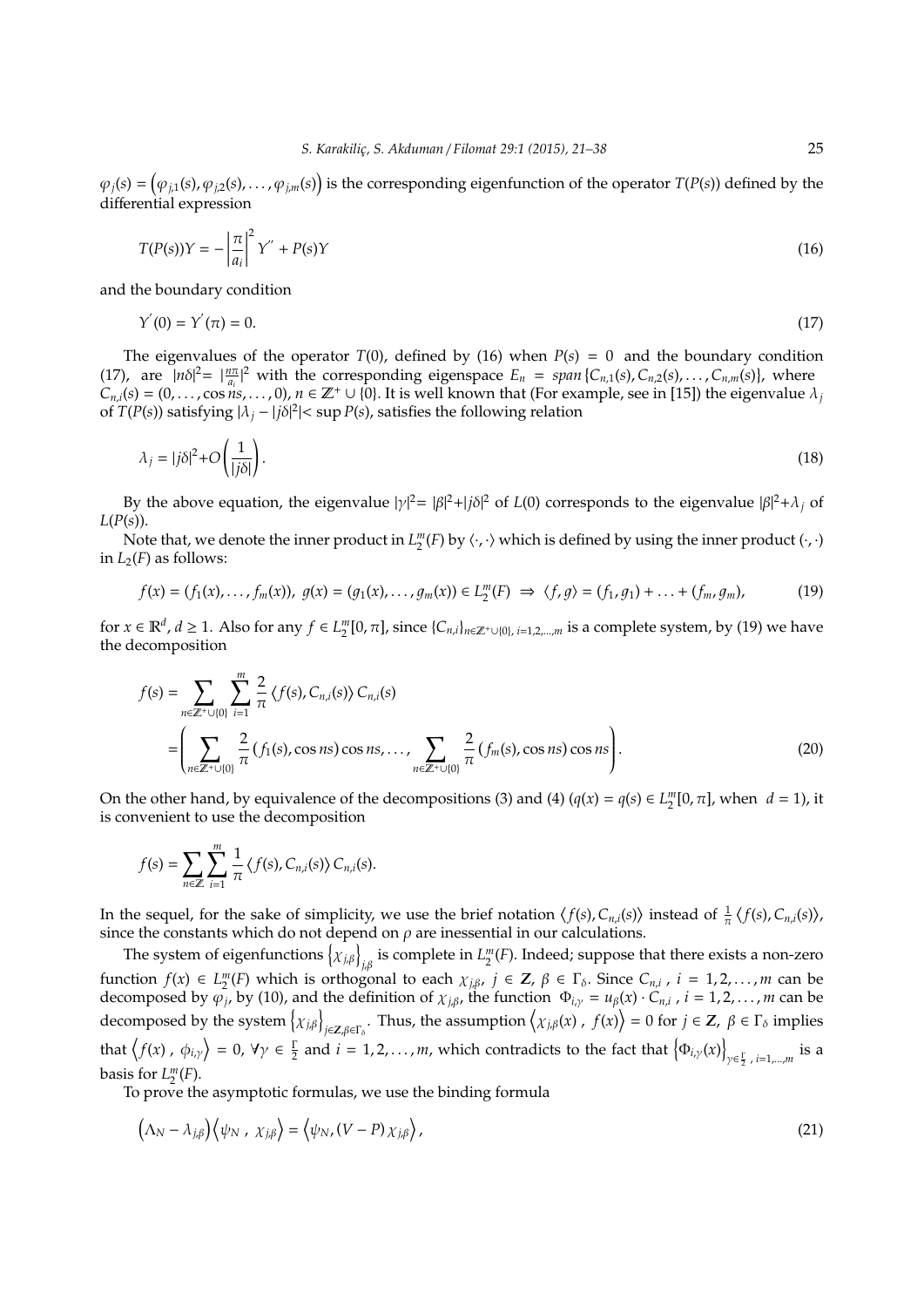for the eigenvalue, eigenfunction pairs  $\Lambda_N$ ,  $\Psi_N(x)$  and  $\lambda_{j,\beta}$ ,  $\chi_{j,\beta}$  of the operators  $L(V)$  and  $L(P(s))$ , respectively. The formula (21) can be obtained by multiplying the equation  $L(V)\Psi_N(x) = \Lambda_N \Psi_N(x)$  by  $\chi_{j,\beta}$  and using the facts that *L*(*P*(*s*)) is self-adjoint and *L*(*P*(*s*)) $\chi_{j,\beta} = \lambda_{j,\beta} \chi_{j,\beta}$ .

Now our aim is to decompose  $(V - P) \chi_{j,\beta}$  with respect to the basis  $\left\{\chi_{j',\beta'}\right\}$ *j*′  $\in$ **Z**,β′  $\in$ Γ<sub>δ</sub>. We use the same approach as the one in [9]. This paper contains some additional technicalities:

According to this method, in this paper, it is important to have a suitable Fourier decomposition of vector valued functions to iterate the appropriate binding formulas. For such a decomposition, while studying the decompositions of each component we also need to give a connection with the related binding formulas which is done by (29), Lemma 2.1., (40) and (41). Now the details are as follows:

By  $(12)$  and  $(7)$ , we have

$$
v_{ij}(x) - p_{ij}(s) = \sum_{(\beta_1, n_1) \in \Gamma'(\rho^{\alpha})} d_{ij}(\beta_1, n_1) \cos n_1 s \ u_{\beta_1}(x) + O(\rho^{-p\alpha}), \tag{22}
$$

where

$$
\Gamma^{'}(\rho^{\alpha}) = \{(\beta_1, n_1) : \beta_1 \in \Gamma_{\delta} \setminus \{0\}, n_1 \in \mathbb{Z}, n_1 \delta + \beta_1 \in \Gamma(\rho^{\alpha})\}
$$

and

$$
d_{ij}(\beta_1, n_1) = \frac{1}{\mu(F)} \int\limits_F v_{ij}(x) \cos n_1 s \mu_{\beta_1}(x) dx.
$$

For  $(\beta_1, n_1) \in \Gamma' (p\rho^{\alpha})$ , we have  $|n_1 \delta + \beta_1| < p\rho^{\alpha}$  and since  $\beta_1$  is orthogonal to  $\delta$ ,

$$
|\beta_1| < p\rho^{\alpha}, \quad |n_1| < p\rho^{\alpha} \quad |n_1| < \frac{1}{2}r_1,\tag{23}
$$

(see (11))

Clearly (see equation (22) in [9]), we have, for all *i*, *j* = 1, 2, . . . , *m*,

$$
\sum_{(\beta_1,n_1)\in\Gamma'(\rho^{\alpha})}d_{ij}(\beta_1,n_1)(\cos n_1s)u_{\beta_1}(x)u_{\beta}(x)=\sum_{(\beta_1,n_1)\in\Gamma'(\rho^{\alpha})}d_{ij}(\beta_1,n_1)(\cos n_1s)u_{\beta_1+\beta}(x),
$$
\n(24)

for all  $\beta \in \Gamma_{\delta}$  satisfying  $|\beta^{k}| > \frac{1}{3}\rho^{\alpha_1}$ ,  $\forall k : e_k \neq \delta$ .<br>Principa the definition of  $x \in \mathbb{R}$  of the decision

By using the definition of  $\chi_{i\beta}$ , *P*(*s*), the decompositions (22) and (24), we have

$$
(V - P) \chi_{j,\beta} = \sum_{\substack{(\beta_1, n_1) \in \Gamma'(\rho^{\alpha}) \\ +O(\rho^{-p\alpha})}} \sum_{k=1}^m \left( d_{1k}(\beta_1, n_1) (\cos n_1 s) \varphi_{j,k}(s) u_{\beta + \beta_1}, \dots, d_{mk}(\beta_1, n_1) (\cos n_1 s) \varphi_{j,k}(s) u_{\beta + \beta_1} \right)
$$
(25)

Now we consider the following decompositions:

$$
\varphi_{j,k}(s) = \sum_{n \in \mathbb{Z}} \left( \varphi_{j,k}, \cos ns \right) \cos ns, \tag{26}
$$

$$
\cos n_1 s \varphi_{j,k}(s) = \sum_{n \in \mathbb{Z}} (\varphi_{j,k}, \cos ns). \cos n_1 s. \cos ns
$$
  
= 
$$
\sum_{n \in \mathbb{Z}} (\varphi_{j,k}, \cos ns). \frac{1}{2} [\cos(n_1 + n)s + \cos(n_1 - n)s]
$$
  
= 
$$
\sum_{n \in \mathbb{Z}} (\varphi_{j,k}, \cos ns). \cos(n_1 + n)s,
$$
 (27)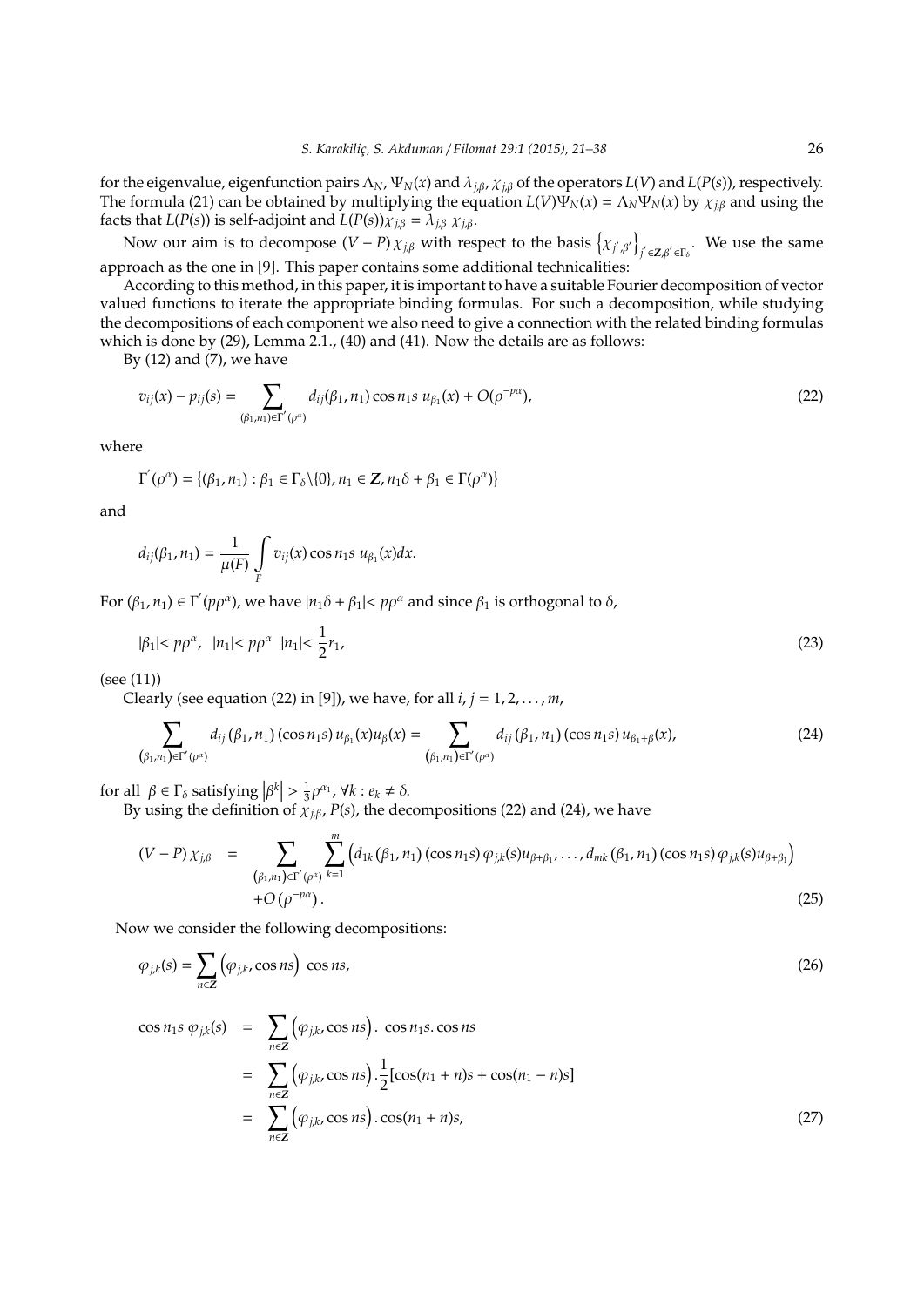for each  $j \in Z$ ,  $k = 1, 2, ..., m$ .

On the other hand; the decomposition of  $\varphi_j(s) = (\varphi_{j,1}(s), \ldots, \varphi_{j,m}(s))$  with respect to the basis  ${C_{n,i}(s) = (0, 0, \dots, \cos ns, 0, \dots, 0)}_{n \in \mathbb{Z}, i=1,2,\dots,m}$  is given by

$$
\varphi_j(s) = (\varphi_{j,1}, \varphi_{j,2}, \dots, \varphi_{j,m})
$$
\n
$$
= \sum_{n \in \mathbb{Z}} \sum_{i=1}^m \langle \varphi_j(s), C_{n,i}(s) \rangle C_{n,i}(s)
$$
\n
$$
= \left( \sum_{n \in \mathbb{Z}} \langle \varphi_j(s), C_{n,1}(s) \rangle \cos ns, \dots, \sum_{n \in \mathbb{Z}} \langle \varphi_j(s), C_{n,m}(s) \rangle \cos ns \right).
$$
\n(28)

Thus, (26), (27) and (28), gives

$$
\varphi_{j,k}(s) = \sum_{n \in \mathbb{Z}} \langle \varphi_j(s), C_{n,k}(s) \rangle \cos ns
$$
  
\n
$$
\cos n_1 s \varphi_{j,k}(s) = \sum_{n \in \mathbb{Z}} \langle \varphi_j(s), C_{n,k}(s) \rangle \cos(n + n_1)s.
$$
\n(29)

**Lemma 2.1.** Let *r* be a number no less than  $r_1$  ( $r \ge r_1$ ) and j, n be integers satisfying  $|j|+1 < r$ ,  $|n| \ge 2r$ . Then

$$
\langle \varphi_j(s) \, , \, C_{n,i}(s) \, \rangle = O\big(\rho^{-(l-1)\alpha}\big) \, , \forall i = 1, 2, \dots, m \tag{30}
$$

*and*

$$
\varphi_j(s) = \sum_{|n| < 2r} \sum_{i=1}^m \left\{ \varphi_j(s) \, , \, C_{n,i}(s) \right\} \, C_{n,i}(s) + O\left(\rho^{-(l-2)\alpha}\right). \tag{31}
$$

*Proof.* We use the following binding formula for *T*(0) and *T*(*P*(*s*))

$$
(\lambda_j - |n\delta|^2) \langle \varphi_j(s), C_{n,k}(s) \rangle = \langle \varphi_j(s), P(s) C_{n,k} \rangle
$$
\n(32)

and the obvious decomposition, which can be obtained by definition of *P*(*s*) and (7),

$$
P(s)C_{n,k}(s) = \left(\sum_{|n_1\delta| < \frac{|n\delta|}{2l}} p_{1kn_1} \cos n_1 s \cos n s, \dots, \sum_{|n_1\delta| < \frac{|n\delta|}{2l}} p_{mkn_1} \cos n_1 s \cos n s\right) + O\left(|n\delta|^{-(l-1)}\right)
$$
\n
$$
= \left(\sum_{|n_1\delta| < \frac{|n\delta|}{2l}} p_{1kn_1} \cos(n - n_1)s, \dots, \sum_{|n_1\delta| < \frac{|n\delta|}{2l}} p_{mkn_1} \cos(n - n_1)s\right) + O\left(|n\delta|^{-(l-1)}\right)
$$
\n
$$
= \sum_{t=1}^m \sum_{|n_1\delta| < \frac{|n\delta|}{2l}} p_{tkn_1} C_{n - n_1,k}(s) + O\left(|n\delta|^{-(l-1)}\right). \tag{33}
$$

Putting above equation (33) into (32), we get

 $\overline{a}$ 

$$
\left(\lambda_{j} - |n\delta|^{2}\right) \langle \varphi_{j}(s), C_{n,k}(s) \rangle = \langle \varphi_{j}(s), \sum_{t_{1}=1}^{m} \sum_{|n_{1}\delta| < \frac{|n\delta|}{2l}} p_{t_{1}kn_{1}} C_{n-n_{1},k} \rangle + O\left(|n\delta|^{-(l-1)}\right)
$$

$$
= \sum_{t_{1}=1}^{m} \sum_{|n_{1}\delta| < \frac{|n\delta|}{2l}} p_{t_{1}kn_{1}} \langle \varphi_{j}(s), C_{n-n_{1},k}(s) \rangle + O\left(|n\delta|^{-(l-1)}\right)
$$
(34)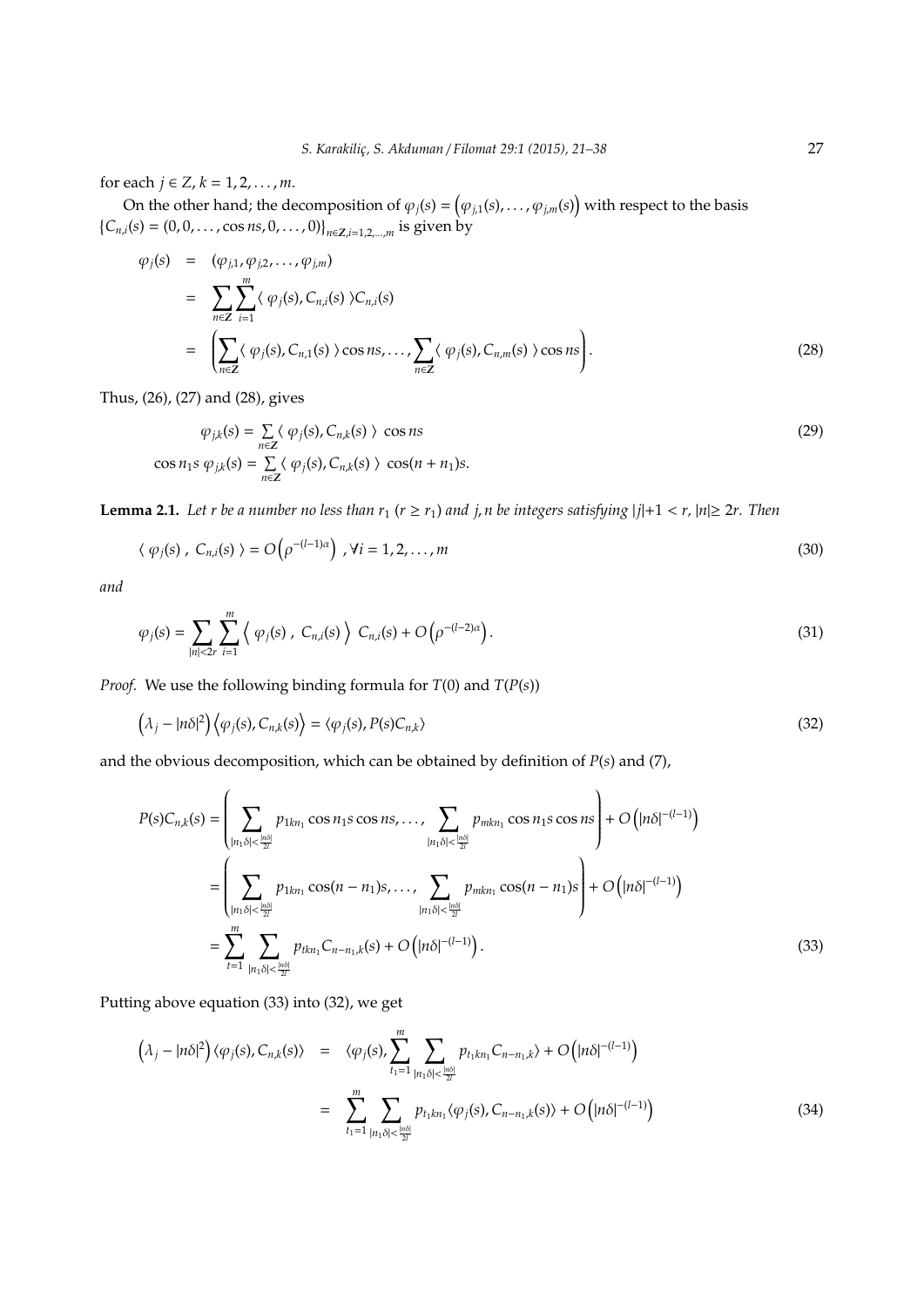By assumption  $|n| \geq 2r$  and  $|j|+1 < r$ , thus if  $|n_1 \delta| < \frac{|n\delta|}{2l}$  $\frac{n\delta}{2l}$  then  $||(n - n_1)\delta|^2 - |j|| > \frac{|n|}{5}$  which together with (18)  $\int \ln \frac{1}{n} \left| \frac{n - n_1}{\delta^2} \right| > c|n\delta|$ . So that in (32) if we substitute  $(n - n_1)\delta$  instead of  $n\delta$ , we get

$$
\langle \varphi_j(s), C_{n-n_1,k}(s) \rangle = \frac{\langle \varphi_j(s), P(s)C_{n-n_1,k} \rangle}{\lambda_j - |(n-n_1)\delta|^2}
$$
\n(35)

Now using (35) in (34), we get

$$
\left(\lambda_j-|n\delta|^2\right)\langle\varphi_j(s),C_{n,k}(s)\rangle=\sum_{t_1=1}^m\sum_{|n_1\delta|<\frac{|n\delta|}{2'}}\frac{p_{t_1kn_1}\langle\varphi_j(s),P(s)\;C_{n-n_1,k}(s)\rangle}{\left(\lambda_j-|(n-n_1)\delta|^2\right)}+O\left(|n\delta|^{-(l-1)}\right).
$$

Again putting (33) into the last equation, we obtain

$$
\left(\lambda_{j}-|n\delta|^{2}\right)\langle\varphi_{j}(s),C_{n,k}(s)\rangle=\sum_{t_{1}=1}^{m}\sum_{|n_{1}\delta|<\frac{|n\delta|}{2l}}\frac{p_{t_{1}kn_{1}}\langle\varphi_{j}(s),\sum_{t_{2}=1}^{m}\sum_{|n_{2}\delta|<\frac{|n\delta|}{2l}}p_{t_{2}kn_{2}}C_{n-n_{1}-n_{2},k}(s)\rangle}{\left(\lambda_{j}-|(n-n_{1})\delta|^{2}\right)}+O\left(|n\delta|^{-(l-1)}\right)
$$
\n
$$
=\sum_{t_{1},t_{2}=1}^{m}\sum_{|n_{1}\delta|<\frac{|n\delta|}{2l}}\frac{p_{t_{1}kn_{1}}p_{t_{2}kn_{2}}\langle\varphi_{j}(s),C_{n-n_{1}-n_{2},k}(s)\rangle+O\left(|n\delta|^{-(l-1)}\right)}{\left(\lambda_{j}-|(n-n_{1})\delta|^{2}\right)}.
$$
\n(36)

In this way, iterating  $p_1 = [\frac{l}{2}]$  times and dividing both sides of the obtained equation by  $\lambda_j - |n\delta|^2$ , we have

$$
\langle \varphi_j(s)C_{n,k}(s)\rangle = \sum_{t_1,t_2,\dots,t_{p_1}=1}^m \sum_{\substack{|n_1\delta| < \frac{|n\delta|}{2l} \\ |n_2\delta| < \frac{|n\delta|}{2l}}} \frac{p_{t_1kn_1}p_{t_2kn_2}\dots p_{t_{p_1}kn_{p_1}}\langle \varphi_j, C_{n-n_1-\dots-n_{p_1},k}\rangle}{\prod_{s=0}^{p_1-1} (\lambda_j - |(n-n_1-\dots-n_s)\delta|^2)} + O(|n\delta|^{-(l-1)})
$$
\n
$$
\vdots
$$
\n
$$
\vdots
$$
\n
$$
|n_{p_1}\delta| < \frac{|n\delta|}{2l}}
$$
\n
$$
(37)
$$

where the integers  $n, n_1, \ldots, n_{p_1}$  satisfy the conditions

$$
|n_s| < \frac{|n|}{2l}, \quad s=1,\cdots,p_1, \quad |j|+1 < \frac{|n|}{2}.
$$

These conditions and the assumptions  $|n|$  > 2*r*,  $|j|$ +1 < *r* imply that

$$
||n - n_1 - \ldots - n_s| - |j| > \frac{|n|}{5}, \ \ s = 0, 1, 2, \ldots, p_1.
$$

This together with (18), give

$$
\frac{1}{|\lambda_j - |(n - n_1 - \dots - n_s)\delta|^2} = \frac{1}{\left|j\delta|^2 + O\left(\frac{1}{|j\delta|}\right) - |(n - n_1 - \dots - n_s)\delta|^2\right|} = O\left(|n\delta|^{-2}\right) \tag{38}
$$

for  $s = 0, \ldots, p_1 - 1$ . Hence by (37), (38) and (8), we have

$$
\langle \varphi_j(s), C_{n,k}(s) \rangle = O\big( |n\delta|^{-(l-1)} \big).
$$

Since  $|n\delta| \geq 2r \geq r_1 > 2\rho^{\alpha}$ ,  $O(|n\delta|^{-(l-1)}) = O(\rho^{-(l-1)\alpha})$  from which we get the proof of (30).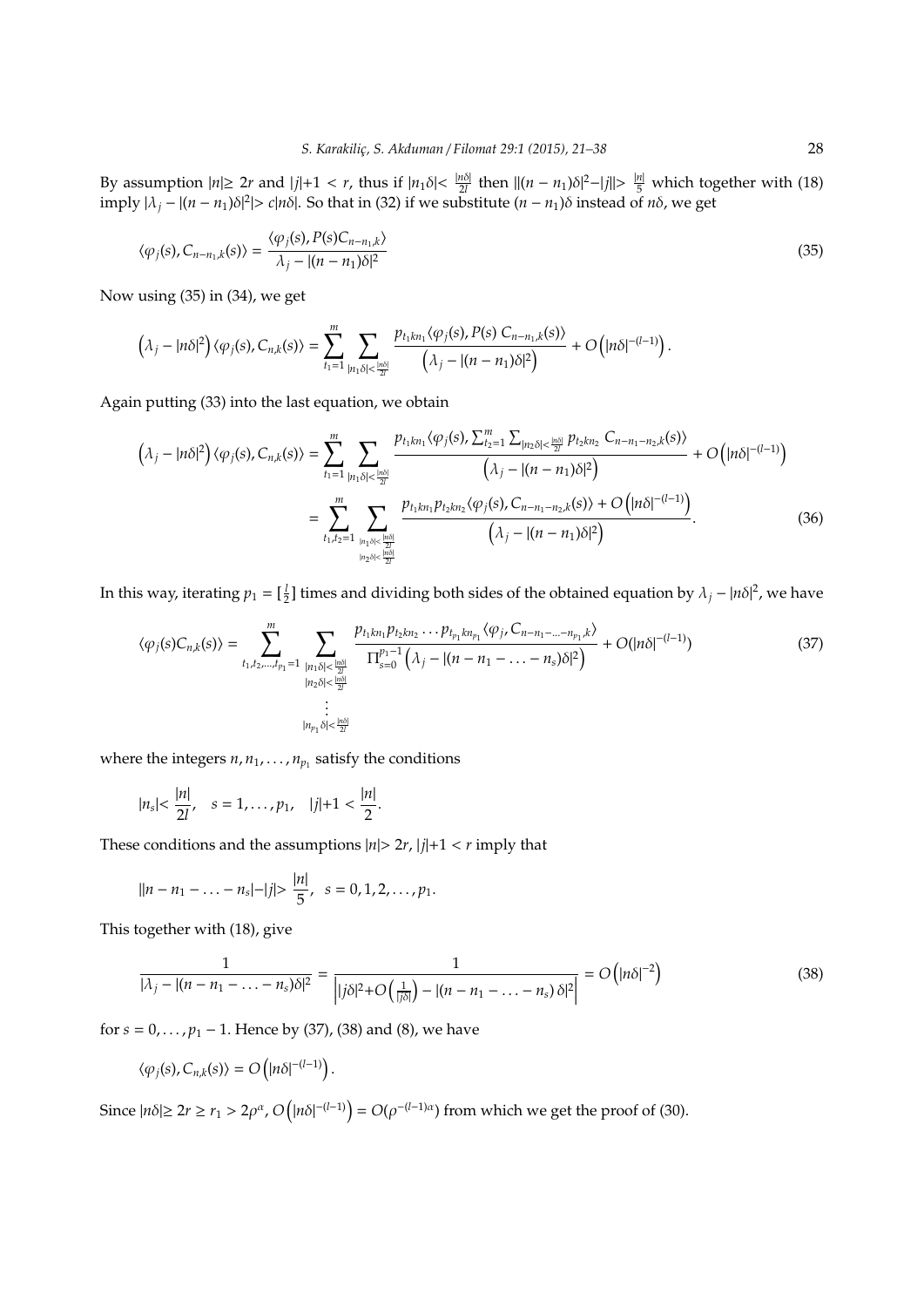To prove (31), we write the Fourier series of  $\varphi_i(s)$  with respect to the basis  $\{C_{n,1}(s), \ldots, C_{n,m}(s)\}_{n \in \mathbb{Z}}$  as follows:

$$
\varphi_j(s) = \sum_{n \in \mathbb{Z}} \langle \varphi_j(s), C_{n,k}(s) \rangle C_{n,k}(s)
$$
  
= 
$$
\sum_{|n| < 2r} \langle \varphi_j(s), C_{n,k}(s) \rangle C_{n,k}(s) + \sum_{|n| \geq 2r} \langle \varphi_j(s), C_{n,k}(s) \rangle C_{n,k}(s),
$$

From which together with (30), we get (31).  $\Box$ 

Using the first relation (30) in Lemma 2.1 and (29), we also have

$$
\cos n_1 s \varphi_{jk}(s) = \sum_{|n| < 2r} \langle \varphi_j(s) \rangle C_{n,k}(s) \rangle \cos(n+n_1)s + O\left(\rho^{-(l-2)\alpha}\right). \tag{39}
$$

Putting this last relation (39) into (25), we get

$$
(V - P)\chi_{j,\beta} = \sum_{(\beta_1,n_1) \in \Gamma'(\rho^{\alpha})} \sum_{|n| < 2r} \sum_{k=1}^m \left( d_{1k}(\beta_1,n_1) \langle \varphi_j(s), C_{n,k}(s) \rangle \cos(n+n_1) s u_{\beta+\beta_1}, \dots, d_{mk}(\beta_1,n_1) \langle \varphi_j(s), C_{n,k}(s) \rangle \cos(n+n_1) s u_{\beta+\beta_1} \right) + O(\rho^{-p\alpha}). \tag{40}
$$

 $\left(\text{ note that } p = (l - d), d \geq 2 \Rightarrow \frac{1}{\rho^{(l-2)}} < \frac{1}{\rho^{px}}. \text{ Hence } O(\rho^{-p\alpha}) + O(\rho^{-(l-2)\alpha}) = O(\rho^{-p\alpha}).\right)$ 

Now, in order to decompose  $(V - P) \chi_{j,\beta}$  with respect to  $\left\{\chi_{j+j_1',\beta_1'}\right\}$  we consider the inner product  $\langle (V - P) \chi_{j,\beta}, \chi_{j+j'_1,\beta'_1} \rangle$ , that is, by the definition of  $\chi_{j+j'_1,\beta'_1}$  and (40), the inner products  $(\cos(n + n_1)s \ u_{\beta+\beta_1}$ ,  $\varphi_{j+j'_1,t}(s) \ u_{\beta'_1})$ ,  $t = 1, 2, ..., m$ . Using the decomposition (29), instead of *j*, we substitute  $j + j_1$  to get

$$
\begin{array}{rcl}\n\left(\cos(n+n_1)s \ u_{\beta+\beta_1} \ , \ \varphi_{j+j_1',t}(s) \ u_{\beta'_1}\right) & = & \left(\cos(n+n_1)s \ u_{\beta+\beta_1} \ , \ \sum_{n' \in \mathbb{Z}} \langle \ \varphi_{j+j_1'}(s) \ , \ C_{n',t}(s) \ \rangle \ \cos n' s \ u_{\beta'_1}\right) \\
& = & \sum_{n' \in \mathbb{Z}} \langle \ \overline{\varphi_{j+j_1'}(s) \ , \ C_{n',t}(s) \ \rangle} \left(\cos(n+n_1)s \ u_{\beta+\beta_1}, \cos n' s \ u_{\beta'_1}\right).\n\end{array}
$$

Note that if  $\beta_1$  $u_1' \neq \beta + \beta_1$  or  $n' \neq n + n_1$  then  $(\cos(n + n_1)s \ u_{\beta + \beta_1})$ ,  $\cos n's \ u_{\beta'_1}) = 0$ . Thus,

$$
\left(\cos(n+n_1)s\ u_{\beta+\beta_1}\ ,\ \varphi_{j+j_1,t}(s)\ u_{\beta_1'}\right)=\left\{\begin{array}{ll}0&,\ \text{if}\ \ \beta_1'\neq\beta+\beta_1\ \text{or}\ \ n'\neq n+n_1\\ \langle\ \overline{\varphi_{j+j_1'}(s)\ ,\ C_{n+n_1,t}(s)}\ \rangle\end{array}\right.,\ \text{otherwise.}
$$

Using the last equality and (40), we get

$$
(V - P)\chi_{j,\beta} = \sum_{\substack{j_1 \in \mathbb{Z} \\ (\beta_1, n_1) \in \Gamma'(\rho^{\alpha})}} \left( \sum_{|n| < 2r} \sum_{k=1}^m \sum_{i=1}^m d_{ik} (n_1, \beta_1) \langle \varphi_j, C_{n,k} \rangle \langle \overline{\varphi_{j+j_1'} C_{n+n_1,i}} \rangle \right) \chi_{j+j_1'\beta+\beta_1} + O(\rho^{-p\alpha}). \tag{41}
$$

**Lemma 2.2.** Let r be a number no less than  $r_1$  ( $r \ge r_1$ ), j, n and  $n_1$ be integers satisfying  $|n| < 2r$ ,  $|n_1| < \frac{1}{2}r_1$  and |*j*|+1 < *r*, *then*

$$
\sum_{\substack{j_1\in \mathbb{Z}\\|j_1|\geq \delta r}}\langle \varphi_{j+j_1},C_{n,i}\rangle = O\left(\rho^{-(l-2)\alpha}\right), \forall i=1,2,\ldots,m.
$$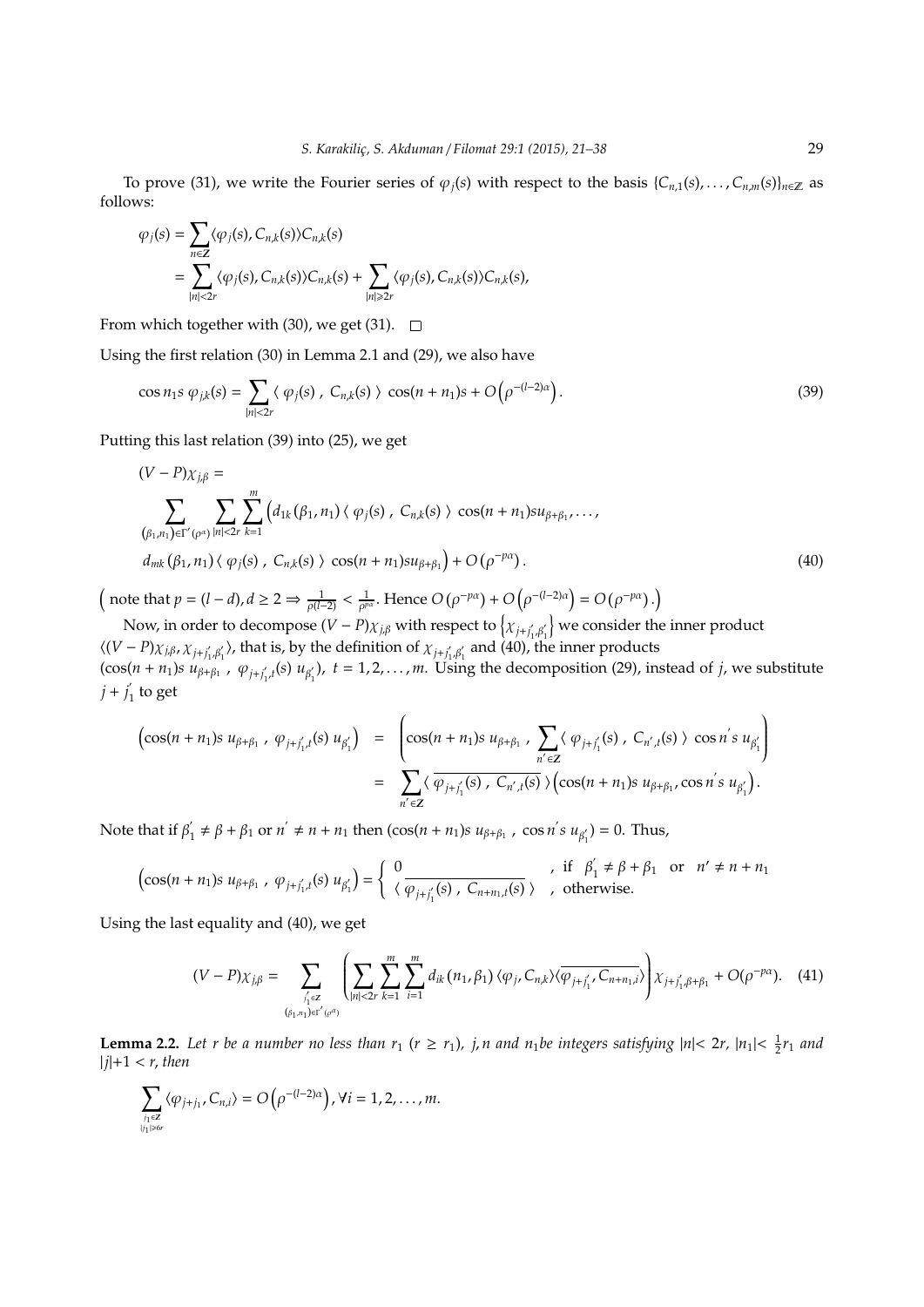*Proof.* By the binding formula (32) for  $T(0)$  and  $T(P(s))$  we have

$$
\left(\lambda_{j+j_1} - |(n+n_1)\delta|^2\right)\langle\varphi_{j+j_1}, C_{n+n_1,k}\rangle = \langle\varphi_{j+j_1}, P(s)C_{n+n_1,k}\rangle. \tag{42}
$$

If  $|j_1|$  ≥ 6*r* then the assumptions of this lemma imply  $||j + j_1| - |n + n_1|| > \frac{r}{2}$ . Thus, using (42) and the fact that  $λ_{j+j_1} = |(j + j_1)δ|^2 + O\left(\frac{1}{|(j + j_1)δ|}\right)$ , we get

$$
\sum_{j_1 \geq 6r} \langle \varphi_{j+j_1}, C_{n+n_1,k} \rangle = \Big| \sum_{j_1 \geq 6r} \frac{\langle \varphi_{j+j_1}, P(s) C_{n+n_1,k} \rangle}{\lambda_{j+j_1} - |(n+n_1)\delta|^2} \Big|.
$$

Using the decomposition of  $p_{tk}(s) = (\sum_{|l_1\delta|<|r\delta|} v_{tk,l_1\delta} \cos l_1s) + O(|r\delta|^{-(l-1)})$  and iterating the obtained formula  $p_1 = \left[\frac{1}{2}\right]$  times as in the proof of Lemma 2.1, we get

$$
|\sum_{|j_1|\geqslant 6r}\langle\varphi_{j+j_1},C_{n+n_1,k}\rangle| = |\sum_{j_1\geqslant 6r}\sum_{\substack{|l_1\delta|<|r\delta|\\|l_2\delta|<|r\delta|}}\sum_{\substack{m\\(l_1,l_2,\ldots,l_p=1]}}\frac{v_{t_1k,l_1\delta}\ldots v_{t_pk,l_p\delta}\langle\varphi_{j'},C_{n+n_1-l_1-\ldots-l_k}\rangle}{\prod_{s=0}^{p-1}|\lambda_{j+j_1}-(n+n_1-l_1-\ldots-l_s)\delta|^2}
$$
(43)

Since  $|n| < 2r$  and  $|n_1| < \frac{1}{2}r_1 < \frac{1}{2}r$ ,  $|n + n_1| < \frac{5r}{2}$ . Also,  $|n+n_1-l_1-\ldots-l_s|<3r$  and  $\frac{1}{|\lambda_{j+i_1}-(n+n_1-l_1-\ldots-l_s)\delta|^2|} = O(|r|^{-2})$ . Substituting this result into (43) and using (8), we get the proof.  $\square$ 

By Lemma 2.2, the equation (41) becomes;

$$
(V - P)\chi_{j,\beta} = O(\rho^{-p\alpha}) + \sum_{\substack{|j_1| \leq \delta r \\ (\beta_1, n_1) \in \Gamma'(\rho^{\alpha})}} \left( \sum_{|n| < 2r} \sum_{k=1}^m \sum_{i=1}^m d_{ik} (n_1, \beta_1) \langle \varphi_j, C_{n,k} \rangle \langle \overline{\varphi_{j+j_1}, C_{n+n_1,i}} \rangle \right) \chi_{j+j_1,\beta+\beta_1}
$$
\n
$$
= O(\rho^{-p\alpha}) + \sum_{\substack{|j_1| \leq \delta r \\ (\beta_1, n_1) \in \Gamma'(\rho^{\alpha})}} \left( \sum_{|n| < 2r} \sum_{k=1}^m \sum_{i=1}^m d_{ik} (n_1, \beta_1) \langle \varphi_j, C_{n,k} \rangle \langle \overline{\varphi_{j+j_1}, C_{n+n_1,i}} \rangle \right) \chi_{j+j_1,\beta+\beta_1},
$$

that is,

$$
(V - P)\chi_{j,\beta} = \sum_{(\beta_1,j_1) \in \mathcal{Q}(\rho^{\alpha},\delta r)} A(j,\beta,j+j_1,\beta+\beta_1) \chi_{j+j_1,\beta+\beta_1} + O(\rho^{-p\alpha}), \tag{44}
$$

for every *j* satisfying  $|j|+1 < r$ , where

$$
Q(\rho^{\alpha}, 6r) = \{(j, \beta) : |j\delta| < 6r \; , \; 0 < |\beta| < \rho^{\alpha}\},
$$

$$
A(j,\beta,j+j_1,\beta+\beta_1)=\sum_{n_1:\{n_1,\beta_1\}\in\Gamma'(\rho^{\alpha})}\left(\sum_{|n|<2r}\sum_{k=1}^m\sum_{i=1}^md_{ik}(n_1,\beta_1)\langle\varphi_j,C_{n,k}\rangle\langle\overline{\varphi_{j+j_1},C_{n+n_1,i}}\rangle\right).
$$

We need to prove that

$$
\sum_{(\beta_1,j_1)\in Q(\rho^{\alpha},\delta r)} \left| A(j,\beta,j+j_1,\beta+\beta_1) \right| < c_3. \tag{45}
$$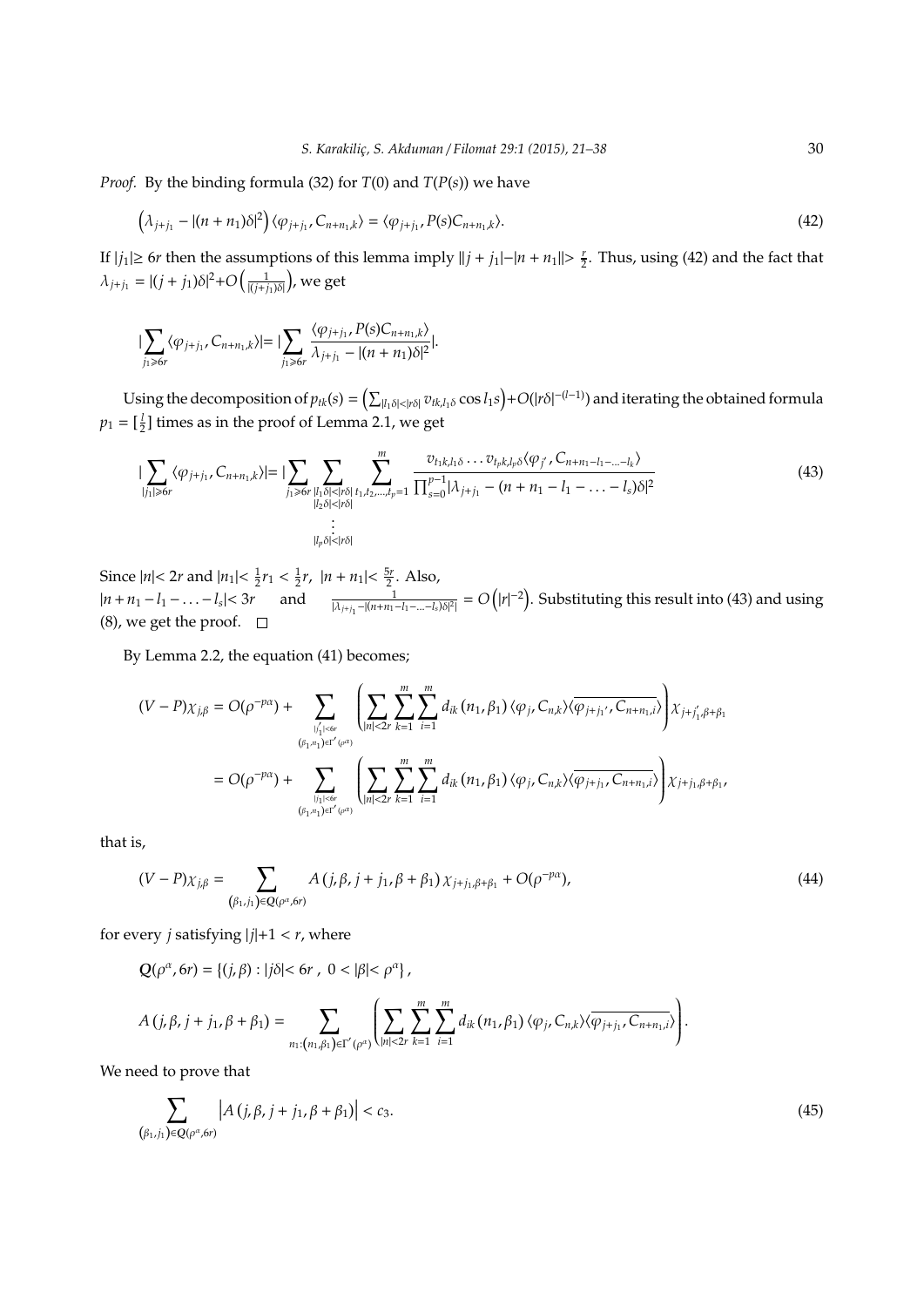By the definition of  $A(j, \beta, j + j_1, \beta + \beta_1)$ ,  $d_{ik}(n_1, \beta_1)$  and (8), we have

$$
\sum_{(\beta_{1},j_{1}) \in Q(\rho^{\alpha},\delta r)} \left| A\left(j,\beta_{1},j',\beta+\beta_{1}\right) \right| \leq \sum_{n_{1}:(n_{1},\beta_{1}) \in \Gamma'(\rho^{\alpha})} \sum_{i,k=1}^{m} \left| d_{ik}(n_{1},\beta_{1}) \right| \sum_{|n|<2r} \left| \langle \varphi_{j},C_{n,k} \rangle \right| \sum_{|j_{1}|<6r} \left| \langle \overline{\varphi_{j+j_{1}},C_{n+n_{1},i}} \rangle \right|
$$
\n
$$
\leq c_{4} \sum_{|n|<2r} \left| \langle \varphi_{j},C_{n,k} \rangle \right| \sum_{|j_{1}|<6r} \left| \langle \varphi_{j+j_{1}},C_{n+n_{1},i} \rangle \right| \tag{46}
$$

Now we prove that

$$
\sum_{n\in\mathbb{Z}}\left|\langle\varphi_j,C_{n,k}\rangle\right|
$$

For this, let

$$
A = \left\{ n \in \mathbb{Z} \mid |n\delta|^2 \in [\lambda_{j-1}, \lambda_{j+1}] \right\}
$$

and

$$
B = \left\{ j_1 \in \mathbb{Z} \mid \lambda_{j+j_1} \in \left[ \|(n+n_1)\delta|^2 - 1, \|(n+n_1)\delta\|^2 + 1 \right] \right\},\
$$

then it follows from (18) that the number of elements in the sets *A* and *B* are less than *c*7. So if we isolate the terms with  $n \in A$  and  $j_1 \in B$  in the first and second summations of inequalities in (47), respectively, appliying (32) to the other tems then using the facts

$$
\sum_{n\not\in A}\frac{1}{|\lambda_j-|n\delta|^2|}
$$

we get (47), hence by (46), (45) is proved.

The expressions (44) and (21) together imply that

$$
\left(\Lambda_N - \lambda_{j',\beta'}\right)\langle\psi_N\,,\,\chi_{j',\beta'}\rangle = \sum_{(\beta_1,j_1)\in Q(\rho^{\alpha}6r)} A\left(j',\beta',j'+j_1,\beta'+\beta_1\right)\langle\psi_N\,,\,\chi_{j'+j_1,\beta'+\beta_1}\rangle + O(\rho^{-p\alpha}).\tag{48}
$$

If the condition (iterability condition for the triple  $(N, j', \beta')$ )

$$
|\Lambda_N - \lambda_{j',\beta'}| > c_{10} \tag{49}
$$

holds then the formula (48) can be written in the following form

$$
\langle \psi_N \, , \, \chi_{j',\beta'} \rangle = \sum_{(\beta_1,j_1) \in \mathcal{Q}(\rho^{\alpha} 6r)} \frac{A\left(j',\beta',j'+j_1,\beta'+\beta_1\right) \langle \psi_N \, , \, \chi_{j'+j_1,\beta'+\beta_1} \rangle}{\Lambda_N - \lambda_{j',\beta'}} + O(\rho^{-p\alpha}). \tag{50}
$$

Using (48) and (50), we are going to find  $\Lambda_N$  which is close to  $\lambda_{j,\beta}$ , where  $|j|+1 < r_1$ . For this, first in (48) instead of  $j'$ ,  $\beta'$ , taking  $j$ ,  $\beta$ , hence instead of *r* taking  $r_1$ , we get

$$
(\Lambda_N - \lambda_{j,\beta}) \langle \psi_N, \chi_{j,\beta} \rangle = \sum_{(\beta_1,j_1) \in \mathbb{Q}(\rho^{\alpha}, 6r_1)} A(j,\beta,j+j_1,\beta+\beta_1) \langle \psi_N, \chi_{j+j_1,\beta+\beta_1} \rangle + O(\rho^{-p\alpha}). \tag{51}
$$

To iterate it by using (50) for  $j' = j + j_1$  and  $\beta' = \beta + \beta_1$ , we will prove that there is a number *N* such that

$$
|\Lambda_N - \lambda_{j+j_1,\beta+\beta_1}| > \frac{1}{2}\rho^{\alpha_2},\tag{52}
$$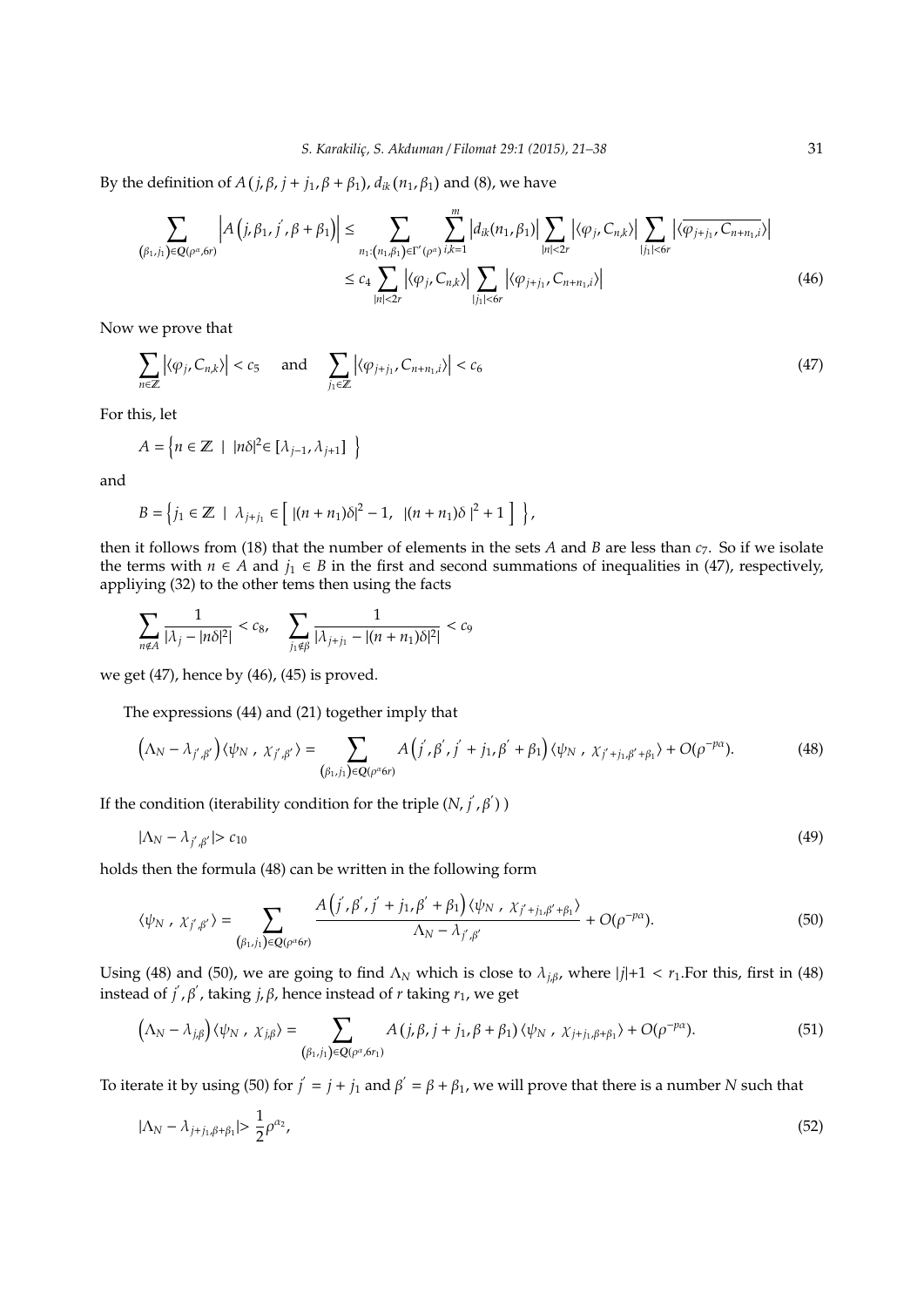where  $|j + j_1| < 7r_1 \equiv r_2$ , since  $\lambda_{i,\beta}$  and  $|j_1| < 6r_1$ . Then  $(j + j_1, \beta + \beta_1)$  satisfies (49). This means that, in formula (48), the pair (*j'*,  $\beta'$ ) can be replaced by the pair ( $j + j_1$ ,  $\beta + \beta_1$ ). Then, (48) instead of *r* taking *r*<sub>2</sub>, we get

$$
\langle \psi_N, \chi_{j+j_1,\beta+\beta_1} \rangle =
$$
  

$$
O(\rho^{-p\alpha}) + \sum_{(\beta_2, j_2) \in Q(\rho^{\alpha}, \delta r_2)} \frac{A(j+j_1, \beta+\beta_1, j+j_1+j_2, \beta+\beta_1+\beta_2) \langle \psi_N, \chi_{j+j_1+j_2,\beta+\beta_1+\beta_2} \rangle}{\Delta_N - \lambda_{j+j_1,\beta+\beta_1}}.
$$

Putting the above formula into (51), we obtain

$$
(\Lambda_N - \lambda_{j,\beta})c(N, j, \beta) = O(\rho^{-p\alpha}) + \sum_{\substack{(\beta_1, j_1) \in F(\rho^{\alpha}, \delta r_1) \\ (\beta_2, j_2) \in F(\rho^{\alpha}, \delta r_2)}} \frac{A(j, \beta, j^1, \beta^1)A(j^1, \beta^1, j^2, \beta^2)c(N, j^2, \beta^2)}{\Lambda_N - \lambda_{j^1, \beta^1}}
$$
(53)

where  $c(N, j, \beta) = \langle \psi_N, \chi_{j,\beta} \rangle$ ,  $j^k = j + j_1 + j_2 + \ldots + j^k$  and  $\beta^k = \beta + \beta_1 + \beta_2 + \ldots + \beta_k$ . Thus, we are going to find a number *N* such that *c*(*N*, *j*, β) is not too small and the condition (52) is satisfied.

**Lemma 2.3.** (a) Suppose  $h_1(x), h_2(x), \ldots, h_{p_2}(x) \in L_2^m(F)$  where  $p_2 = [\frac{d}{2\alpha_2}] + 1$ . Then for every eigenvalue  $\lambda_{j,\beta}$  of *the operator L(P(s)), there exists an eigenvalue*  $\Lambda_N$  *of L(V) satisfying* 

- *(i)*  $|\Lambda_N \lambda_{j,\beta}| < 2M$ , where  $M = ||V||$ ,
- *(ii)*  $|c(N, j, \beta)| > \rho^{-q\alpha}$ , *where*  $q\alpha = \left[\frac{d}{2\alpha} + 2\right]\alpha$ ,
- (*iii*)  $|c(N, j, \beta)|^2 > \frac{1}{2p_2} \sum_{i=1}^{p_2} |\langle \psi_N, \frac{h_i}{||h_i||} \rangle|^2 > \frac{1}{2p_2} |\langle \psi_N, \frac{h_i}{||h_i||} \rangle|^2$ ,  $\forall i = 1, 2, ..., p_2$ .
- *(b) Let*  $γ = β + jδ ∈ V'$  $S_{\delta}(\alpha)$  and  $(\beta_1, j_1) \in Q(\rho^{\alpha}, 6r_1), (\beta_k, j_k) \in Q(\rho^{\alpha}, 6r_k)$ , where  $r_k = 7r_{k-1}$  for  $k = 2, 3, ..., p$ . *Then for k* = 1, 2, 3, . . . , *p*, *we have*

$$
|\lambda_{j,\beta} - \lambda_{j^k,\beta^k}| > \frac{3}{5}\rho^{\alpha_2}, \quad \forall \beta^k \neq \beta.
$$

*Proof.* (a) Let *A*, *B*,*C* be the set of indexes *N* satisfying (i), (ii), (iii), respectively. Using the binding formula (21) for *L*(*V*) and *L*(*P*(*s*)) and the Bessel's inequality, we get

$$
\sum_{N \notin A} |c(N, j, \beta)|^2 = \sum_{N \notin A} \left| \frac{(\psi_N, (V - P)\chi_{j, \beta})}{\Lambda_N - \lambda_{j, \beta}} \right|^2
$$
  

$$
\leq \frac{1}{4M^2} ||(V - P)\chi_{j, \beta}||^2 \leq \frac{1}{4}.
$$

Hence by Parseval's relation, we obtain

$$
\sum_{N\in A} |c(N,j,\beta)|^2 > \frac{3}{4}.
$$

Using the fact that the number of indexes *N* in *A* is less than  $\rho^{d\alpha}$  and by the relation  $N \notin B \Rightarrow$  $|c(N, j, \beta)| < \rho^{-q\alpha}$ , we have

$$
\sum_{N\in A\setminus B} |c(N,j,\beta)|^2 < \rho^{d\alpha}\rho^{-q\alpha} < \rho^{-\alpha},
$$

since  $\alpha < \frac{1}{d+20}$ . On the other hand by the relation  $A = (A \setminus B) \cup (A \cap B)$  and the above inequalities, we get

$$
\frac{3}{4}<\sum_{N\in A}|c(N,j,\beta)|^2=\sum_{N\in A\setminus B}|c(N,j,\beta)|^2+\sum_{N\in A\bigcap B}|c(N,j,\beta)|^2,
$$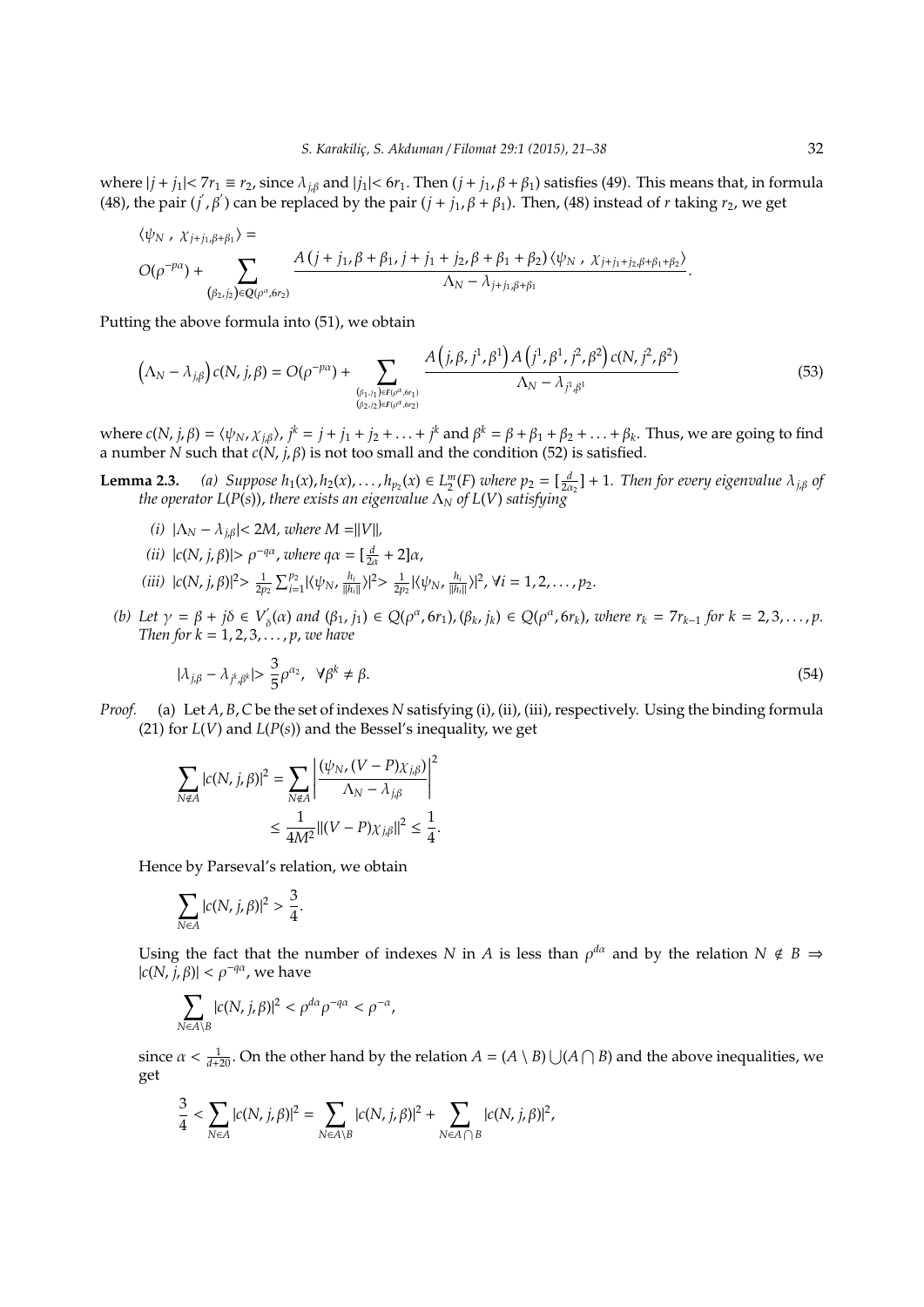which implies

$$
\sum_{N \in A \cap B} |c(N, j, \beta)|^2 > \frac{3}{4} - \rho^{-\alpha} > \frac{1}{2}.
$$
\n(55)

Now, suppose that  $A \cap B \cap C = \emptyset$ , i.e., for all  $N \in A \cap B$ , the condition (iii) does not hold. Then by (55) and Bessel's inequality, we have

$$
\frac{1}{2} < \sum_{N \in A \cap B} |c(N, j, \beta)|^2 \le \sum_{N \in A \cap B} \frac{1}{2p_2} \sum_{i=1}^{p_2} \left| \left\langle \psi_N, \frac{h_i}{\|h_i\|} \right\rangle \right|^2 = \frac{1}{2p_2} \sum_{i=1}^m \sum_{N \in A \cap B} \left| \left\langle \psi_N, \frac{h_i}{\|h_i\|} \right\rangle \right|^2
$$
\n
$$
< \frac{1}{2p_2} \sum_{i=1}^{p_2} \left| \left| \frac{h_i}{\|h_i\|} \right| \right|^2 = \frac{1}{2},
$$

which is a contradiction.

(b) The definition of  $\lambda_{i,\beta}$  gives

$$
|\lambda_{j,\beta} - \lambda_{j^k,\beta^k}| = ||\beta|^2 + \lambda_j - |\beta + \beta_1 + \dots + \beta_k|^2 - \lambda_{j^k}|
$$
  
\n
$$
\ge ||\beta|^2 - |\beta + \beta_1 + \dots + \beta_k|^2| - |\lambda_j - \lambda_{j^k}|.
$$
\n(56)

The condition of the lemma  $(\beta_1, j_1) \in Q(\rho^{\alpha}, 6r_1)$ ,  $(\beta_k, j_k) \in Q(\rho^{\alpha}, 6r_k)$  and the relation  $\beta + j\delta \in V_{\delta}(\rho^{\alpha_1}) \setminus E_2$  together with  $|j\delta| < c_{11}\rho^{\alpha_1}$  (see (11)) and  $|j_i\delta| < c_{12}\rho^{\alpha_1}$  (see (23)) imply that

$$
\rho^{\alpha_2} < ||\beta|^2 + |j\delta|^2 - |\beta^k|^2 - |j^k\delta|^2| \\
&< ||\beta|^2 - |\beta^k|^2 + c_9 \rho^{\alpha_1}, \quad \beta_1 + \dots + \beta_k \neq 0,
$$

since  $\beta$ ,  $\beta_1$ , ...,  $\beta_k$  are orthogonal to  $\delta$ . That is, we have

$$
||\beta|^2 - |\beta_k|^2| > c_{13}\rho^{\alpha_2}.
$$

This last inequality together with (56) and the asymptotic formula (18) give

$$
|\lambda_{j,\beta} - \lambda_{j^k,\beta^k}| > c_{14}\rho^{\alpha_2}.
$$

 $\Box$ 

#### **3. Asymptotic Formulas**

Now we consider the following function

$$
h_i(x) = \sum_{\substack{(\beta_1, j_1) \in Q(\rho^{\alpha}, \delta r_1) \\ (\beta_2, j_2) \in Q(\rho^{\alpha}, \delta r_2)}} \frac{A\left(j, \beta, j^1, \beta^1\right) A\left(j^1, \beta^1, j^2, \beta^2\right) \chi_{j^2, \beta^2}}{\left(\lambda_{j\beta} - \lambda_{j^1, \beta^1}\right)^i}, \quad 1 \le i \le p_2.
$$
\n
$$
(57)
$$

Since  $\left\{\chi_{j^{(2)},\beta^{(2)}}(x)\right\}$  is a total system and  $\beta_1\neq 0$  by (45) and (54), we have

$$
\sum_{(j',\beta')} |\langle h_i(x), \chi_{j',\beta'} \rangle|^2 = \sum_{\substack{(\beta_1, j_1) \in F(\rho^{\alpha}, \delta r_1) \\ (\beta_2, j_2) \in F(\rho^{\alpha}, \delta r_2)}} \frac{|A(j, \beta, j^1, \beta^1) A(j^1, \beta^1, j^2, \beta^2)|^2}{|(\lambda_{j,\beta} - \lambda_{j^1,\beta^1})^i|^2}
$$
  
 
$$
\leq c_{12} \rho^{-2i\alpha_2}, \qquad (58)
$$

i.e.,  $h_i(x) \in L_2^m(F)$  and  $||h_i(x)|| = O(\rho^{-i\alpha_2})$ ,  $\forall i = 1, 2, ..., p_2$ .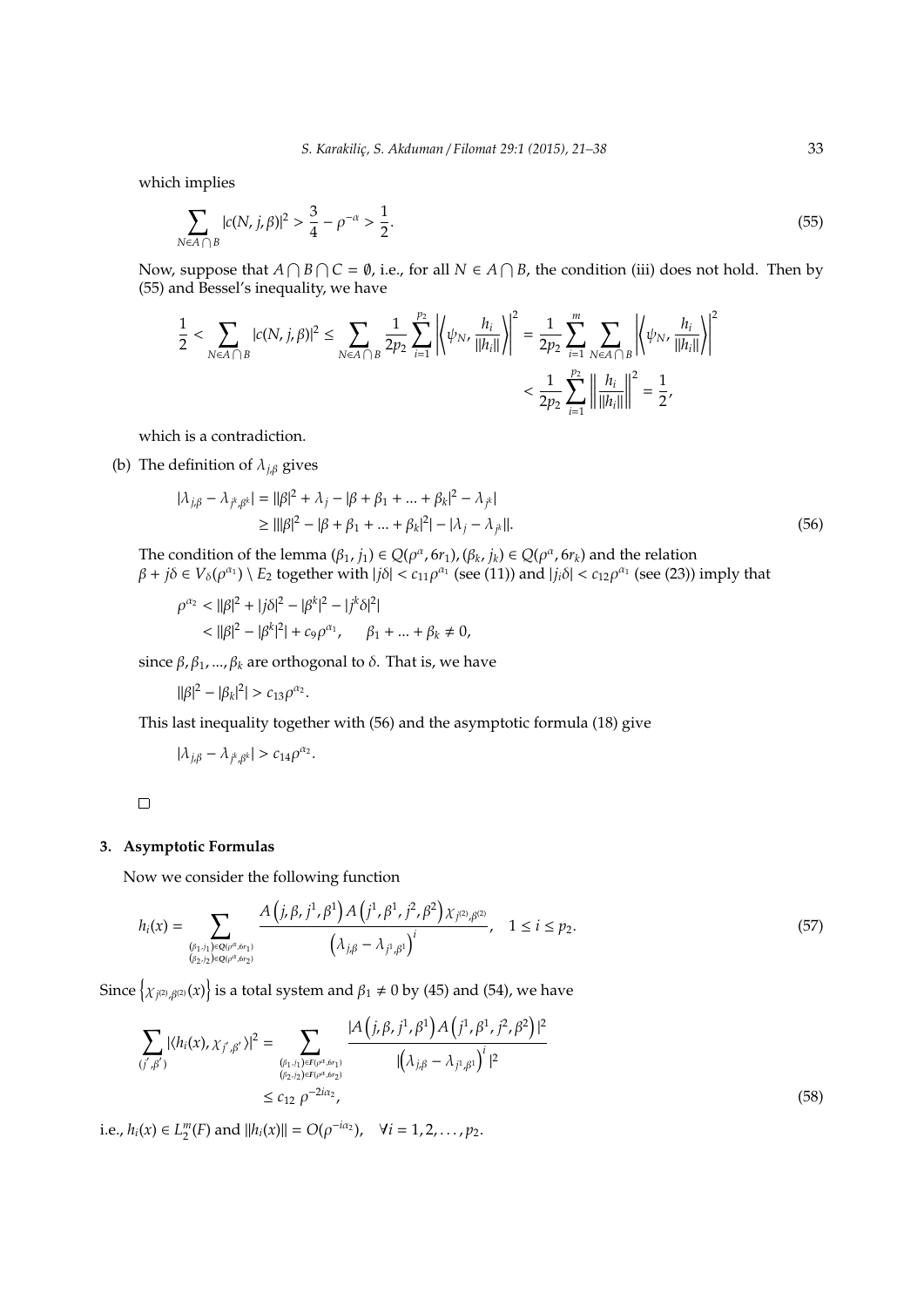**Theorem 3.1.** *For every eigenvalue*  $\lambda_{j,\beta}$  *of the operator*  $L(P(s))$  *with*  $\beta + j\delta \in V'$  $\sigma_{\delta}^{'}(\rho^{\alpha_1})$ , there exists an eigenvalue  $\Lambda_N$ *of the operator L*(*V*) *satisfying*

$$
\Lambda_N = \lambda_{j,\beta} + O(\rho^{-\alpha_2}). \tag{59}
$$

*Proof.* By Lemma 2.3, for the chosen  $h_i(x)$ ,  $i = 1, 2, ..., p_2$  in (57), there exists a number *N*, satisfying (*i*), (*ii*), (*iii*). Since  $(\beta_1, j_1) \in Q(\rho^{\alpha}, 6r_1)$ , by part (b) of Lemma 2.3, we have

$$
|\lambda_{j,\beta} - \lambda_{j^1,\beta^1}| > c_{15}\rho^{\alpha_2}.
$$

The above inequality together with (i) imply

$$
|\Lambda_N-\lambda_{j^1,\beta^1}|>c_{16}\rho^{\alpha_2}.
$$

Using the following well known decomposition

$$
\frac{1}{\left[\Lambda_N-\lambda_{j^1,\beta^1}\right]}=\sum_{i=1}^{p_2}\frac{\left[\Lambda_N-\lambda_{j,\beta}\right]^{i-1}}{\left[\lambda_{j,\beta}-\lambda_{j^1,\beta^1}\right]^i}+O\left(\rho^{-(p_2+1)\alpha_2}\right),
$$

and (57), we see that the formula (53) can be written as

$$
\begin{aligned} \left(\Lambda_N-\lambda_{j,\beta}\right)c(N,j,\beta)&=O(\rho^{-p\alpha})+\sum_{\stackrel{(\beta_1,j_1)\in F(\rho^{\alpha},\delta r_1)}{(\beta_2,j_2)\in F(\rho^{\alpha},\delta r_2)}}\frac{A\left(j,\beta,j^1,\beta^1\right)A\left(j^1,\beta^1,j^2,\beta^2\right)\langle\psi_N,\chi_{j^2,\beta^2}\rangle}{\Lambda_N-\lambda_{j^1,\beta^1}}\\ &=\sum_{i=1}^{p_2}\left[\left(\Lambda_N-\lambda_{j,\beta}\right)^{i-1}\left\langle\psi_N,\frac{h_i}{||h_i||}\right\rangle\right]||h_i||+O\left(\rho^{-(p_2+1)\alpha_2}\right). \end{aligned}
$$

Now dividing both sides of the last equation by *c*(*n*, *j*, β) and using (*ii*), (*iii*), we have

$$
\begin{aligned} &|\Lambda_N - \lambda_{j,\beta}| \leq O\left(\rho^{-(p_2+1)\alpha_2 + q\alpha}\right) + \\ &\frac{\left|\left\langle \psi_N, \frac{h_1}{\|h_1\|}\right\rangle\right|}{|c(N,j,\beta)|} ||h_1|| + \frac{|\Lambda_N - \lambda_{j,\beta}| \left|\left\langle \psi_N, \frac{h_2}{\|h_2\|}\right\rangle\right|}{|c(N,j,\beta)|} ||h_2|| + \dots + \frac{|\Lambda_N - \lambda_{j,\beta}|^{(p_2-1)} \left|\left\langle \psi_N, \frac{h_{p_2}}{\|h_{p_2}\|}\right\rangle\right|}{|c(N,j,\beta)|} ||h_{p_2}|| \\ &\leq (2p_2)^{\frac{1}{2}} \left(\|h_1\| + 2M\|h_2\| + \dots + (2M)^{p_2-1}\|h_{p_2}\|\right) + O\left(\rho^{-(p_2+1)\alpha_2 + q\alpha}\right). \end{aligned}
$$

Hence by (58), we obtain

$$
\Lambda_N = \lambda_{j,\beta} + O(\rho^{-\alpha_2}),
$$

since  $(p_2 + 1)\alpha_2 - q\alpha > \alpha_2$ . Theorem is proved. □

It follows from (54) and (59) that the triples  $(N, j^k, \beta^k)$  for  $k = 1, 2, ..., p_1$ , satisfy the iterability condition (49). By (50) instead of  $j$ ,  $\beta$  and *r* taking  $j^2$ ,  $\beta^2$  and  $r_3$ , we have

$$
c(N, j^2, \beta^2) = \sum_{(\beta_3, j_3) \in Q(\rho^{\alpha}, 6r_3)} \frac{A(j^2, \beta^2, j^3, \beta^3)(\psi_N, \chi_{\beta, \beta^3})}{\Lambda_N - \lambda_{j^2, \beta^2}} + O(\rho^{-p\alpha}).
$$
\n(60)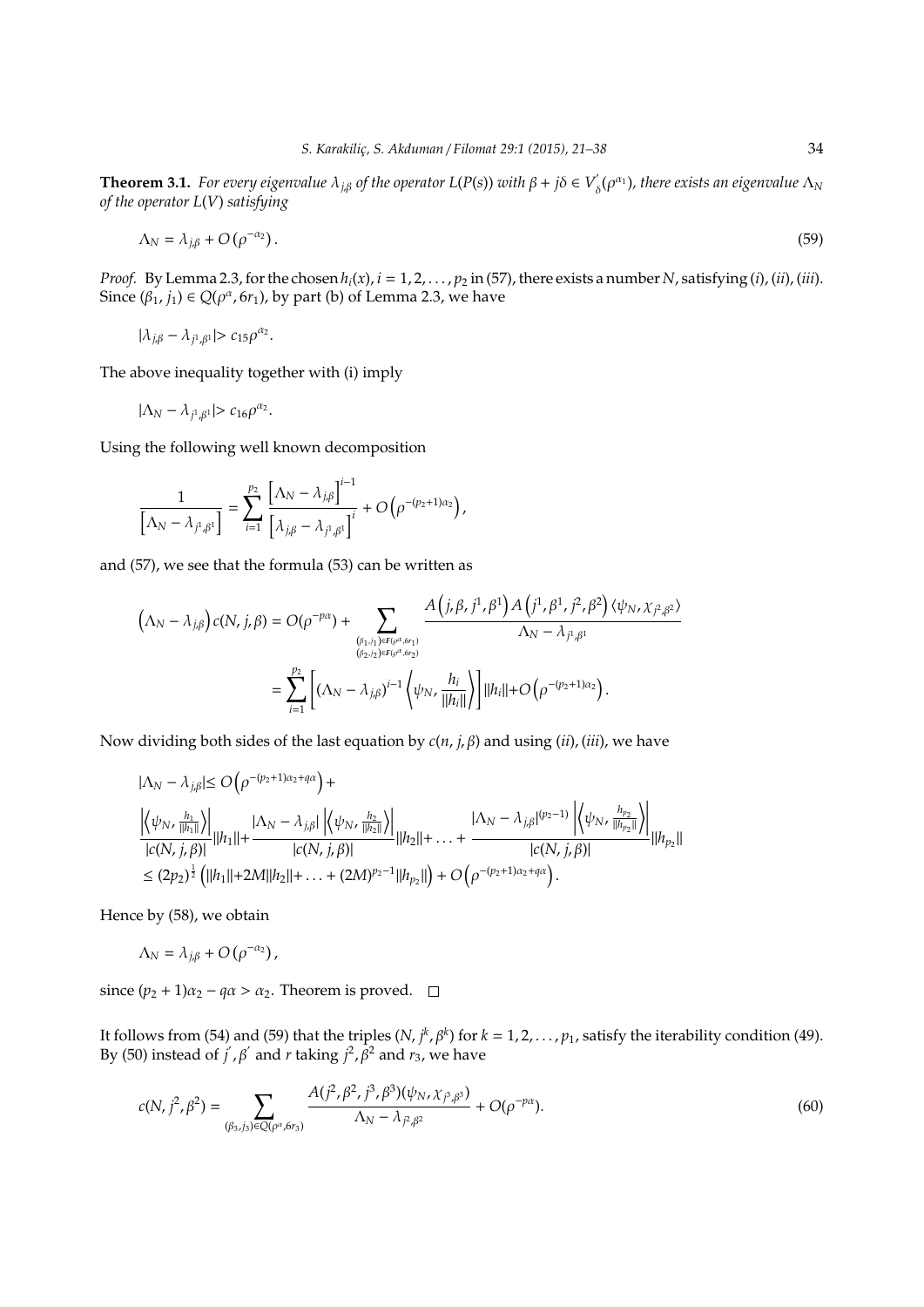To obtain the other terms of the asymptotic formula of Λ*N*, we iterate the formula (53). Now we isolate the terms with multiplicand  $c(N, j, β)$  in the right hand side of (53).

$$
(\Lambda_N - \lambda_{j,\beta})c(N, j, \beta) = O(\rho^{-p\alpha}) + \sum_{\substack{(\beta_1, j_1) \in Q(\rho^{\alpha}, 6r_1) \\ (\beta_2, j_2) \in Q(\rho^{\alpha}, 6r_2) \\ (j+j_1+j_2,\beta+\beta_1+\beta_2) = (j,\beta) \\ (\beta_1, j_1) \in Q(\rho^{\alpha}, 6r_1) \\ (\beta_2, j_2) \in Q(\rho^{\alpha}, 6r_1) \\ (\beta_2, j_2) \in Q(\rho^{\alpha}, 6r_1) \\ (j+j_1+j_2,\beta+\beta_1+\beta_2) \neq (j,\beta) \\ (j+j_1+j_2,\beta+\beta_1+\beta_2) \neq (j,\beta) \tag{61}
$$

Substituting the equation (60) into the second sum of the equation (61), we get

$$
(\Lambda_N - \lambda_{j,\beta})c(N, j, \beta) = \sum_{\substack{(\beta_1, j_1) \in \mathbb{Q}(\rho^{\alpha}, 6r_1) \\ (\beta_2, j_2) \in \mathbb{Q}(\rho^{\alpha}, 6r_2) \\ (j^2, \beta^2) = (j, \beta)}} \frac{A(j, \beta, j^1, \beta^1) A(j^1, \beta^1, j, \beta)}{\Lambda_N - \lambda_{j^1, \beta^1}} c(N, j, \beta)
$$
  
+ 
$$
\sum_{\substack{(\beta_1, j_1) \in \mathbb{Q}(\rho^{\alpha}, 6r_1) \\ (\beta_1, j_1) \in \mathbb{Q}(\rho^{\alpha}, 6r_1) \\ (\beta_2, j_2) \in \mathbb{Q}(\rho^{\alpha}, 6r_2) \\ (j^2, \beta^2) \neq (j, \beta^1)}} \frac{A(j, \beta, j^1, \beta^1) A(j^1, \beta^1, j^2, \beta^2) A(j^2, \beta^2, j^3, \beta^3)}{(\Lambda_N - \lambda_{j^1, \beta^1})(\Lambda_N - \lambda_{j^2, \beta^2})} c(N, j^3, \beta^3)
$$
  
+ 
$$
O(\rho^{-p\alpha}).
$$
 (62)

Again isolating terms  $c(N, j, \beta)$  in the last sum of the equation (62), we obtain

$$
(\Lambda_{N} - \lambda_{j,\beta})c(N, j, \beta) = \left[\sum_{\substack{(\beta_{1},j_{1}) \in Q(\rho^{\alpha},6r_{1}) \\ (\beta_{2},j_{2}) \in Q(\rho^{\alpha},6r_{2})}} \frac{A(j,\beta,j_{1})A(j^{1},\beta^{1},j\beta)}{\Lambda_{N} - \lambda_{j^{1},\beta^{1}}}\right] + \sum_{\substack{(\beta_{1},j_{1}) \in Q(\rho^{\alpha},6r_{1}) \\ (\beta_{2},j_{2}) \in Q(\rho^{\alpha},6r_{1})}} \frac{A(j,\beta,j_{1},\beta^{1})A(j^{1},\beta^{1},j^{2},\beta^{2})A(j^{2},\beta^{2},j,\beta)}{(N_{N} - \lambda_{j^{1},\beta^{1}})(\Lambda_{N} - \lambda_{j^{2},\beta^{2}})}c(N, j, \beta) (\beta_{2},j_{2})cQ(\rho^{\alpha},6r_{2})}{(\beta_{2},j_{2})cQ(\rho^{\alpha},6r_{2})} (\beta_{j^{2})^{2}cJ(\beta^{0})} (\beta_{j^{2})^{2}cJ(\beta^{0})} + \sum_{\substack{(\beta_{1},j_{1}) \in Q(\rho^{\alpha},6r_{1}) \\ (\beta_{2},j_{2}) \in Q(\rho^{\alpha},6r_{1})}} \frac{A(j,\beta,j_{1},\beta^{1})A(j^{1},\beta^{1},j^{2},\beta^{2})A(j^{2},\beta^{2},j^{3},\beta^{3})}{(\Lambda_{N} - \lambda_{j^{1},\beta^{1}})(\Lambda_{N} - \lambda_{j^{2},\beta^{2}})}c(N, j^{3},\beta^{3}) (\beta_{2},j_{2})cQ(\rho^{\alpha},6r_{2}) (\beta_{j^{2},j^{2}}cJ(\beta^{0}) (\beta_{j^{2},j^{2}}cJ(\beta^{0}) (\beta_{j^{2},j^{2}}cJ(\beta^{0}) (\beta_{j^{2}}cJ(\beta^{0}) +(\beta_{j^{2}}cJ(\beta^{0}) +(\beta_{j^{2}}cJ(\beta^{0}) +(\beta_{j^{2}}cJ(\beta^{0}) +(\beta_{j^{2}}cJ(\beta^{0}) +(\beta_{j^{2}}cJ(\beta^{0}) +(\beta_{j^{2}}cJ(\beta^{0}) +(\beta_{j^{2}}cJ(\beta^{0})
$$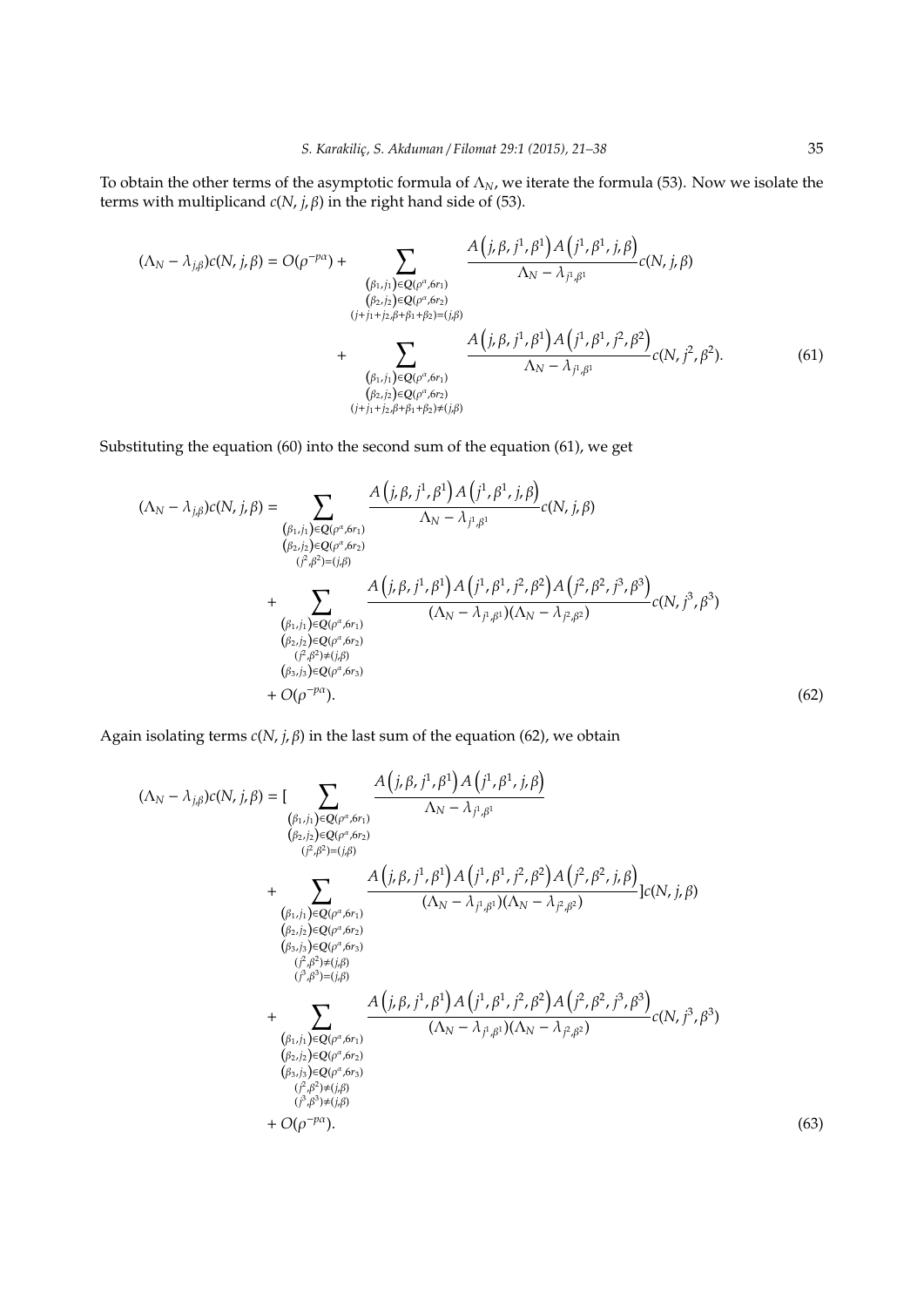In this way, iterating 2*p* times, we get

$$
(\Lambda_N - \lambda_{j,\beta})c(N, j, \beta) = \left[\sum_{k=1}^{2p} S'_k\right]c(N, j, \beta) + C'_{2p} + O(\rho^{-p\alpha}),\tag{64}
$$

where

$$
S'_{k}(\Lambda_{N}, \lambda_{j,\beta}) = \sum_{\substack{(\beta_{1},j_{1}) \in \mathcal{Q}(\rho^{\alpha},\delta r_{1}) \\ (\beta_{k+1},j_{k+1}) \in \mathcal{Q}(\rho^{\alpha},\delta r_{k+1}) \\ (j^{k+1},\beta^{k+1}) = (j,\beta) \\ (j^{k},\beta^{k}) \neq (j,\beta), s=2,\ldots,k}} \left( \prod_{i=1}^{k} \frac{A(j^{i-1},\beta^{i-1},j^{i},\beta^{i})}{(\Lambda_{N}-\lambda_{j^{i},\beta^{i}})} \right) A(j^{k},\beta^{k},j,\beta)
$$
(65)

and

$$
C'_{k} = \sum_{\substack{(\beta_{1},j_{1}) \in Q(\rho^{\alpha},\delta r_{1}) \\ (\beta_{k+1},j_{k+1}) \in Q(\rho^{\alpha},\delta r_{k+1}) \\ (\beta_{j}\beta^{s}) \neq (j,\beta), s=2,\ldots,k+1}} \left( \prod_{i=1}^{k} \frac{A\left(j^{i-1}, \beta^{i-1},j^{i},\beta^{i}\right)}{(\Lambda_{N}-\lambda_{j^{i},\beta^{i}})} \right) A\left(j^{k}, \beta^{k},j^{k+1},\beta^{k+1}\right) c(N,j^{k+1},\beta^{k+1}). \tag{66}
$$

Now we estimate  $S_i$  $\alpha'_{k}$  and  $C'_{l}$ *k* . For this, we consider the terms which appear in the denominators of (65) and (66). By the conditions under the summations in (65) and (66), we have  $j_1 + j_2 + ... + j_i \neq 0$  or  $\beta_1 + \beta_2 + \ldots + \ldots + \beta_i \neq 0$ , for  $i = 2, 3, \ldots, k$ .

If  $\beta_1 + \beta_2 + \ldots + \ldots + \beta_i \neq 0$ , then by (54) and (59), we have

$$
|\Lambda_N - \lambda_{j^i, \beta^i}| > \frac{1}{2} \rho^{\alpha_2}.
$$
\n
$$
(67)
$$

If  $\beta_1 + \beta_2 + \ldots + \ldots + \beta_i = 0$ , i.e.,  $j_1 + j_2 + \ldots + j_i \neq 0$ , then by a well-known theorem

$$
|\lambda_{j,\beta} - \lambda_{j^i,\beta^i}| = |\mu_j - \mu_{j^i}| > c_{17},
$$

hence by (59), we obtain

$$
|\Lambda_N - \lambda_{j^i, \beta^i}| > \frac{1}{2}c_{18}.\tag{68}
$$

Since  $\beta_k \neq 0$  for all  $k \leq 2p$ , the relation  $\beta_1 + \beta_2 + \ldots + \ldots + \beta_i = 0$  implies  $\beta_1 + \beta_2 + \ldots + \ldots + \beta_{i+1} \neq 0$ . Therefore the number of multiplicands  $\Lambda_N - \lambda_{j^i, \beta^i}$  in (66) satisfying (67) is no less then *p*. Thus, by (45), (67) and (68), we get

$$
S_1' = O(\rho^{-\alpha_2}), \quad C_{2p}' = O(\rho^{-p\alpha_2})
$$
\n(69)

**Theorem 3.2.** *(a) For every eigenvalue*  $\lambda_{j,\beta}$  *of*  $L(P(s))$  *such that*  $\beta + j\delta \in V'$  $\int_{\delta}^{\prime} (\rho^{\alpha_1})$ , there exists an eigenvalue  $\Lambda_N$ *of the operator L*(*V*) *satisfying*

$$
\Lambda_N = \lambda_{j,\beta} + E_{k-1} + O(\rho^{-k\alpha_2}),\tag{70}
$$

*where*  $E_0 = 0$ ,  $E_s = \sum^{2p}$ *k*=1  $S_i'$  $\lambda_k(E_{s-1} + \lambda_{j,\beta}, \lambda_{j,\beta}), \quad s = 1, 2, ...$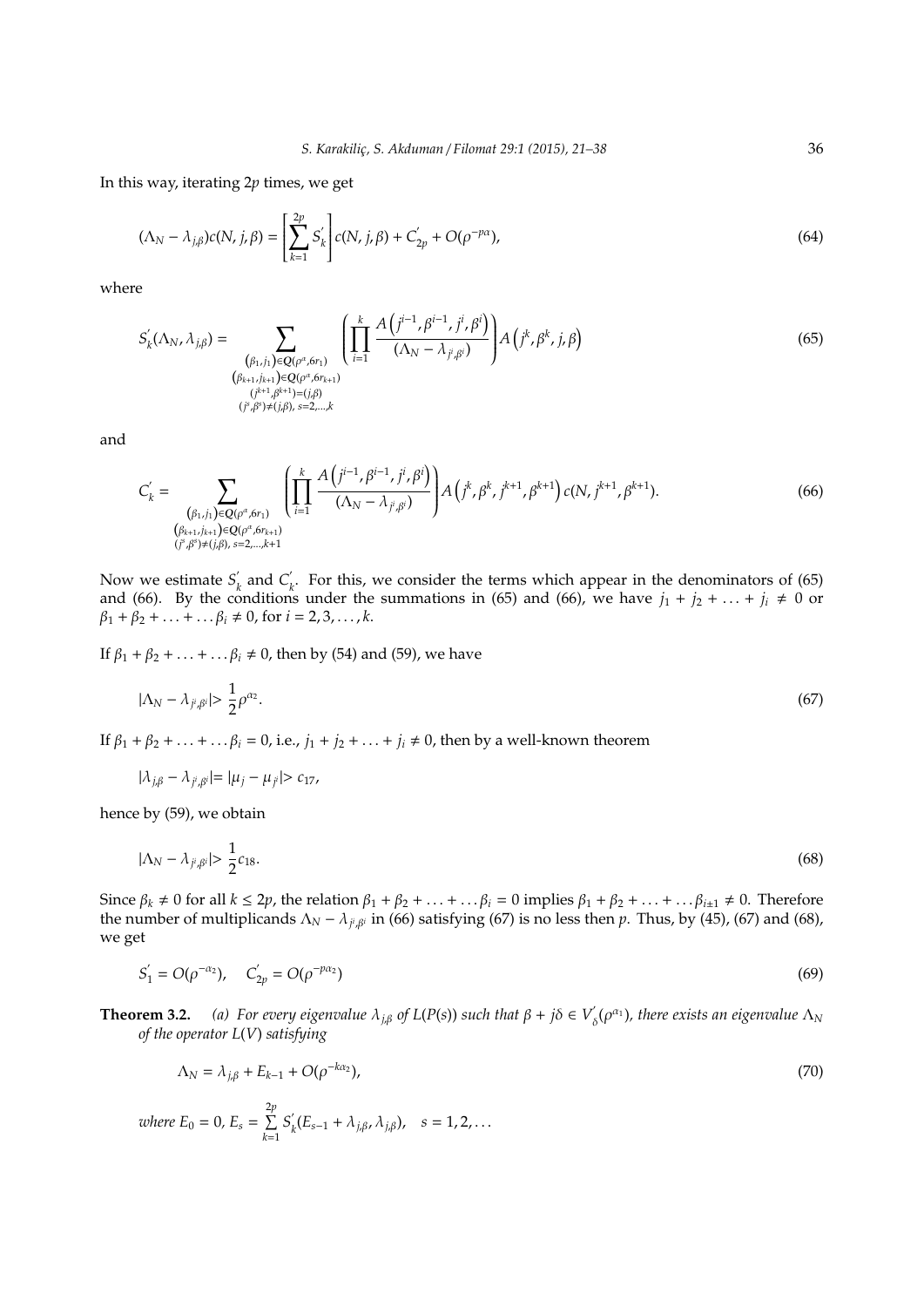*(b) If*

$$
|\Lambda_N - \lambda_{j,\beta}| < c_{19} \tag{71}
$$

*and*

$$
|c(N,j,\beta)| > \rho^{-q\alpha} \tag{72}
$$

*hold then*  $\Lambda_N$  *satisfies* (70).

*Proof.* By Lemma 2.3 (*a*) − (*b*), there exists *N* satisfying the conditions (71) and (72) in part (*b*). Hence it sufficesto prove part (*b*). By (54) and (71), the triples (*N*, *j<sup>k</sup>*, *β<sup>k</sup>*) satisfy the iterability condition in (49). Hence we can use (64) and (69). Now we prove the theorem by induction:

For  $k = 1$ , to prove (70), we divide both sides of the equation (64) by  $c(N, j, \beta)$  and use the estimations (69).

Suppose that (70) holds for  $k = s$ , i.e.,

$$
\Lambda_N = \lambda_{j,\beta} + E_{s-1} + O(\rho^{-s\alpha_2}).
$$
\n
$$
(73)
$$

To prove that (70) is true for  $k = s + 1$ , in (64) we substitute the expression (73) for  $\Lambda_N$  into  $\sum^{2p}$ *k*=1  $S_{\rm i}$ <sup>'</sup> *k* (Λ*N*, λ*j*,β), then we get

$$
(\Lambda_N - \lambda_{j,\beta})c(N,j,\beta) = \left[\sum_{k=1}^{2p} S'_k(\lambda_{j,\beta} + E_{s-1} + O(\rho^{-s\alpha_2}), \lambda_{j,\beta})\right]c(N,j,\beta) + C'_{2p} + O(\rho^{-p\alpha})
$$
(74)

dividing the both sides of the last equality by *c*(*N*, *j*, β) and using Lemma 2.3-(*ii*), we obtain

$$
\Lambda_N = \lambda_{j,\beta} + \sum_{k=1}^{2p} S'_k \left( \lambda_{j,\beta} + E_{s-1} + O(\rho^{-s\alpha_2}), \lambda_{j,\beta} \right) + O(\rho^{-(p-q)\alpha}). \tag{75}
$$

Now we add and subtract the term  $\sum^{2p}$ *k*=1  $S_i'$  $\int\limits_{k}^{'} \left( E_{s-1} + \lambda_{j,\beta}, \lambda_{j,\beta} \right)$  in (75), then we have

$$
\Lambda_N = \lambda_{j,\beta} + E_s + O(\rho^{-(p-q)\alpha}) + \left[ \sum_{k=1}^{2p} S'_k \left( \lambda_{j,\beta} + E_{s-1} + O(\rho^{-s\alpha_2}), \lambda_{j,\beta} \right) - \sum_{k=1}^{2p} S'_k \left( E_{s-1} + \lambda_{j,\beta}, \lambda_{j,\beta} \right) \right].
$$
 (76)

Now, we first prove that  $E_j = O(\rho^{-\alpha_2})$  by induction.  $E_0 = 0$ . Suppose that  $E_{j-1} = O(\rho^{-\alpha_2})$ , then  $a = \lambda_{j,\beta} + E_{j-1}$ satisfies (67) and (68). Hence we get

$$
S'_1(a,\lambda_{j,\beta}) = O(\rho^{-\alpha_2}) \Rightarrow E_j = O(\rho^{-\alpha_2}).
$$
\n(77)

To prove the theorem, we need to show that the expression in the square brackets in (76) is equal to  $O(\rho^{-(s+1)\alpha_2})$ . This can be easily checked by (77) and the obvious relation

$$
\frac{1}{\lambda_{j,\beta} + E_{s-1} + O(\rho^{-s\alpha_2}) - \lambda_{j^k,\beta^k}} - \frac{1}{\lambda_{j,\beta} + E_{s-1} + \lambda_{j^k,\beta^k}} = O(\rho^{-(s+1)\alpha_2}),
$$
\n(78)

for  $\beta^k \neq \beta$ . The theorem is proved.